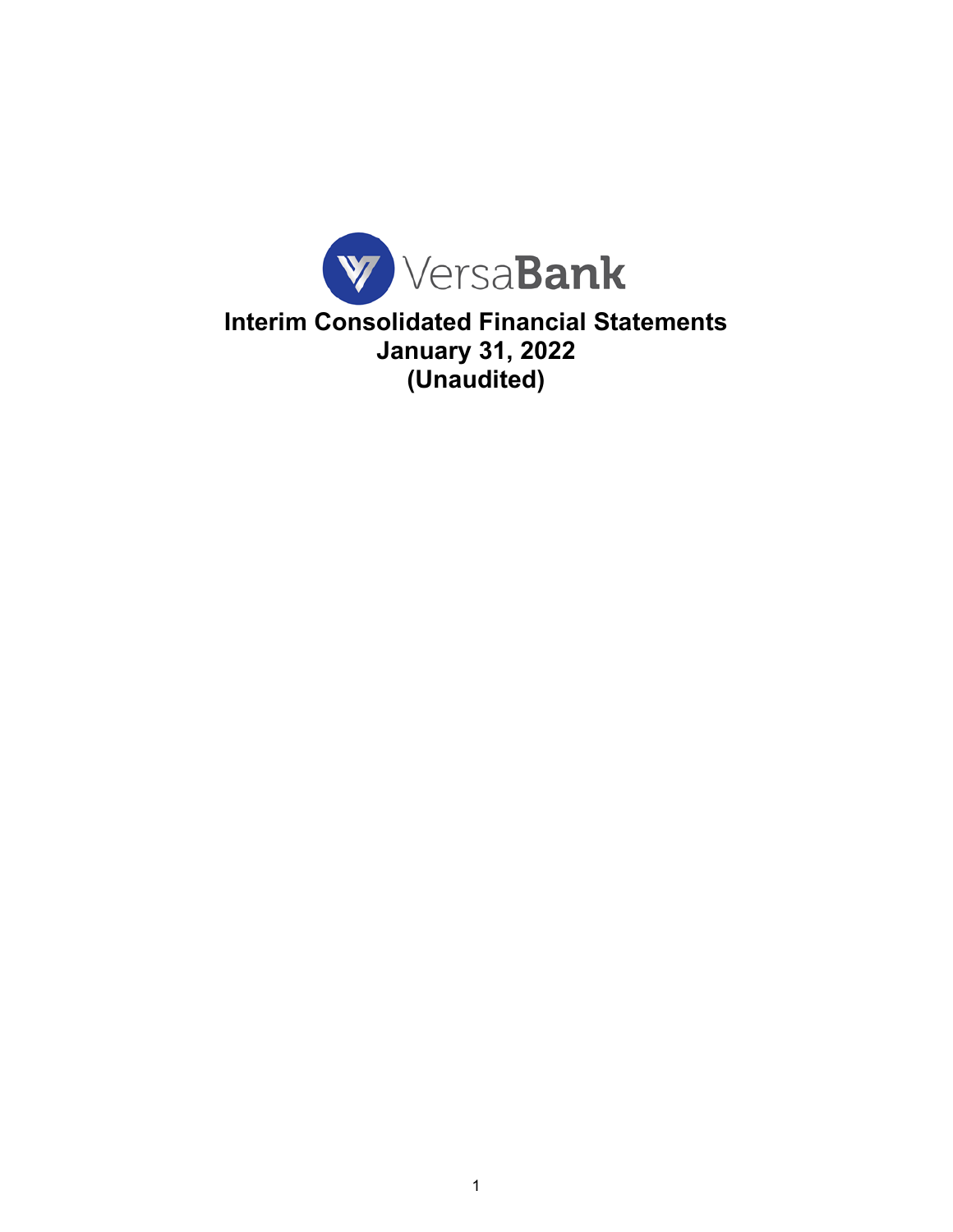Consolidated Balance Sheets (Unaudited)

# (thousands of Canadian dollars)

|                                                    | January 31               | October 31    | January 31    |
|----------------------------------------------------|--------------------------|---------------|---------------|
| As at                                              | 2022                     | 2021          | 2021          |
|                                                    |                          |               |               |
| <b>Assets</b>                                      |                          |               |               |
| Cash                                               | $\mathbf{\$}$<br>155,239 | \$<br>271,523 | 212,016<br>\$ |
| Loans, net of allowance for credit losses (note 4) | 2,215,638                | 2,103,050     | 1,793,724     |
| Other assets (note 5)                              | 44,469                   | 40,513        | 39,236        |
|                                                    |                          |               |               |
|                                                    | \$2,415,346              | \$2,415,086   | \$2,044,976   |
|                                                    |                          |               |               |
| <b>Liabilities and Shareholders' Equity</b>        |                          |               |               |
|                                                    |                          |               |               |
| Deposits                                           | \$1,847,003              | \$1,853,204   | \$1,664,694   |
| Subordinated notes payable (note 6)                | 97,726                   | 95,272        | 4,891         |
| Other liabilities (note 7)                         | 133,666                  | 134,504       | 115,883       |
|                                                    | 2,078,395                | 2,082,980     | 1,785,468     |
| Shareholders' equity:                              |                          |               |               |
| Share capital (note 8)                             | 241,662                  | 241,466       | 182,094       |
| Retained earnings                                  | 95,276                   | 90,644        | 77,414        |
| Accumulated other comprehensive income (loss)      | 13                       | (4)           |               |
|                                                    | 336,951                  | 332,106       | 259,508       |
|                                                    |                          |               |               |
|                                                    | \$2,415,346              | \$2,415,086   | \$2,044,976   |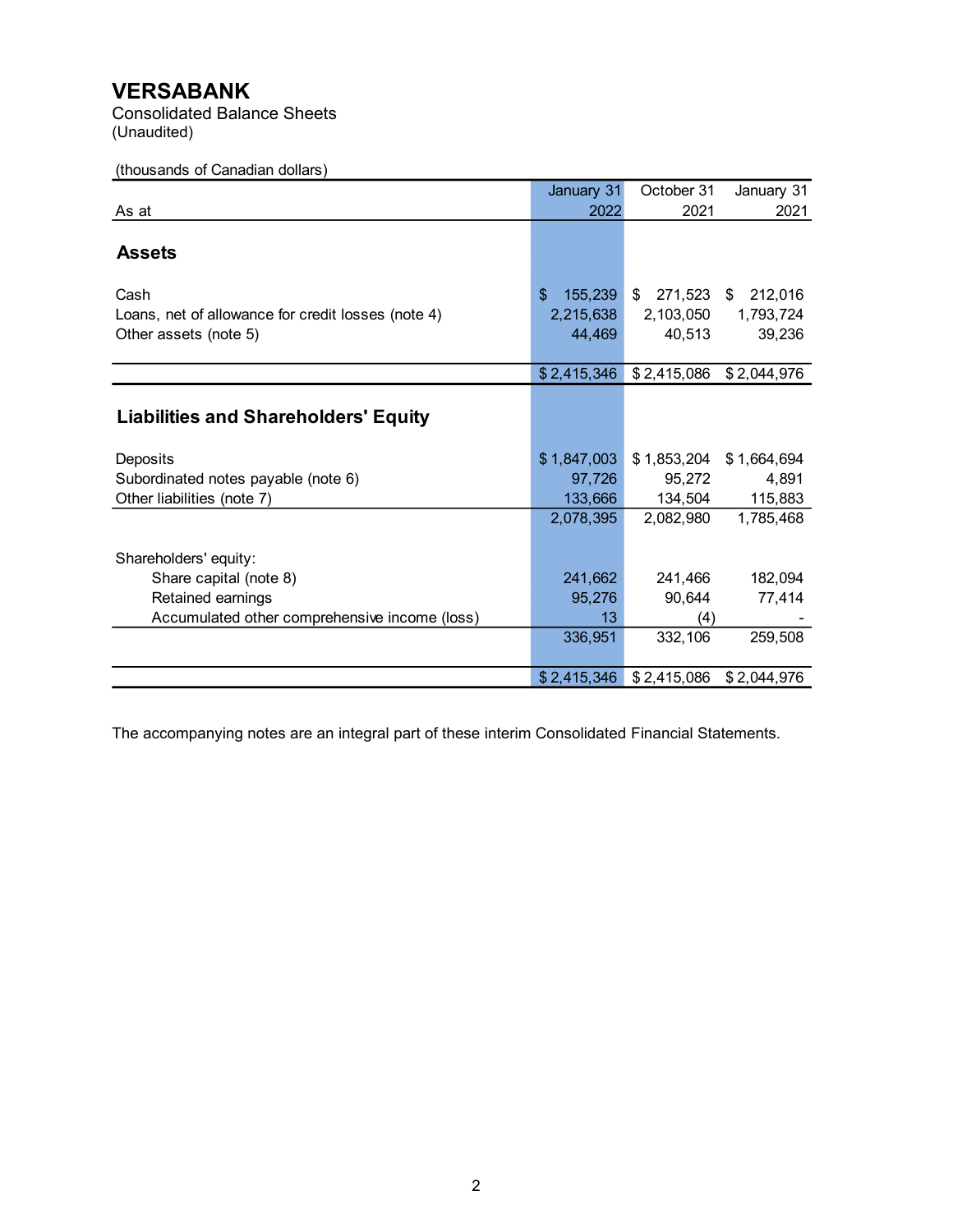Consolidated Statements of Income and Comprehensive Income (Unaudited)

|                                                            |                            | for the three months ended |
|------------------------------------------------------------|----------------------------|----------------------------|
|                                                            | January 31                 | January 31                 |
|                                                            | 2022                       | 2021                       |
|                                                            |                            |                            |
| Interest income:                                           |                            |                            |
| Loans                                                      | \$<br>24,514               | \$<br>21,086               |
| Other                                                      | 206                        | 429                        |
|                                                            | 24,720                     | 21,515                     |
|                                                            |                            |                            |
| Interest expense:                                          |                            |                            |
| Deposits and other                                         | 6,469                      | 7,014                      |
| Subordinated notes                                         | 1,366                      | 127                        |
|                                                            | 7,835                      | 7,141                      |
|                                                            |                            |                            |
| Net interest income                                        | 16,885                     | 14,374                     |
|                                                            |                            |                            |
| Non-interest income                                        | 1,381                      | 1,048                      |
| Total revenue                                              | 18,266                     | 15,422                     |
|                                                            |                            |                            |
| Provision for credit losses (note 4)                       | 2                          | 57                         |
|                                                            | 18,264                     | 15,365                     |
|                                                            |                            |                            |
| Non-interest expenses:                                     |                            |                            |
| Salaries and benefits                                      | 6,083                      | 5,030                      |
| General and administrative                                 | 3,624                      | 2,339                      |
| Premises and equipment                                     | 929                        | 718                        |
|                                                            | 10,636                     | 8,087                      |
|                                                            |                            |                            |
| Income before income taxes                                 | 7,628                      | 7,278                      |
|                                                            |                            |                            |
| Income tax provision (note 9)                              | 2,062                      | 1,988                      |
|                                                            |                            |                            |
| Net income                                                 | 5,566                      | 5,290                      |
|                                                            |                            |                            |
| Other comprehensive income:                                |                            |                            |
| Items that may subsequently be reclassified to net income: |                            |                            |
| Foreign exchange gain on translation of                    |                            |                            |
| foreign operations                                         | 17                         |                            |
|                                                            |                            |                            |
| Comprehensive income                                       | $\boldsymbol{\$}$<br>5,583 | \$<br>5,290                |
|                                                            |                            |                            |
| Basic and diluted income per common share (note 10)        | \$<br>0.19                 | \$<br>0.22                 |
|                                                            |                            |                            |
| Weighted average number of                                 |                            |                            |
| common shares outstanding                                  | 27,441,082                 | 21,123,559                 |
|                                                            |                            |                            |

(thousands of Canadian dollars, except per share amounts)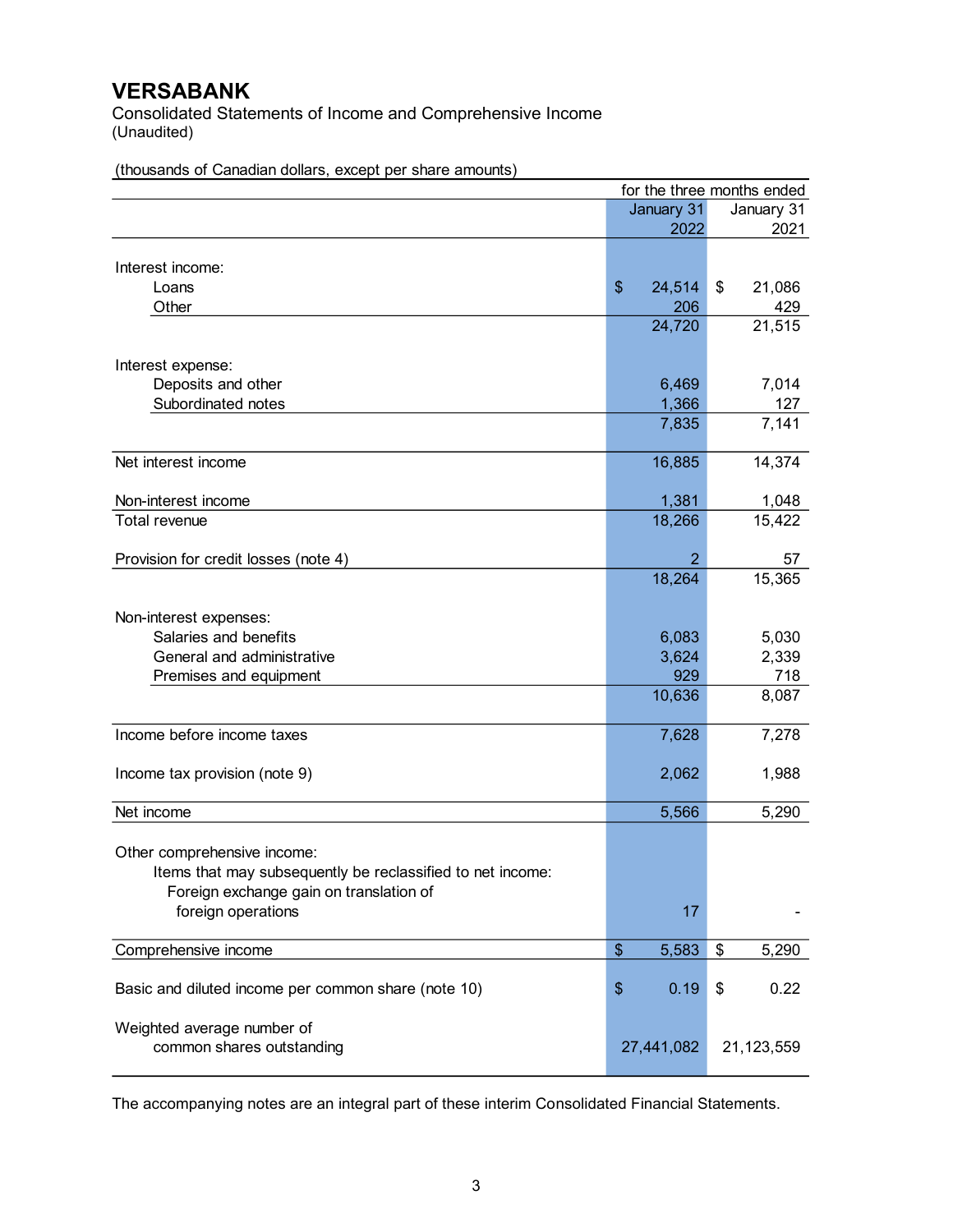Consolidated Statements of Changes in Shareholders' Equity (Unaudited)

(thousands of Canadian dollars)

|                                                 | for the three months ended |               |
|-------------------------------------------------|----------------------------|---------------|
|                                                 | January 31                 | January 31    |
|                                                 | 2022                       | 2021          |
| Common shares (note 8):                         |                            |               |
|                                                 |                            |               |
| Balance, beginning and end of the period        | \$<br>227,674              | \$<br>152,612 |
| Preferred shares (note 8):                      |                            |               |
| Series 1 preferred shares                       |                            |               |
| Balance, beginning and end of the period        | \$<br>13,647               | \$<br>13,647  |
| Series 3 preferred shares                       |                            |               |
| Balance, beginning and end of the period        | \$                         | \$<br>15,690  |
| Contributed surplus:                            |                            |               |
| Balance, beginning of the period                | \$<br>145                  | \$<br>145     |
| Fair value of stock-based compensation (note 8) | 196                        |               |
| Balance, end of the period                      | \$<br>341                  | \$<br>145     |
|                                                 |                            |               |
| Total share capital                             | \$<br>241,662              | \$<br>182,094 |
| Retained earnings:                              |                            |               |
| Balance, beginning of the period                | \$<br>90,644               | \$<br>73,194  |
| Net income                                      | 5,566                      | 5,290         |
| Dividends paid on common and preferred shares   | (934)                      | (1,070)       |
| Balance, end of the period                      | \$<br>95,276               | \$<br>77,414  |
| Accumulated other comprehensive income (loss):  |                            |               |
| Balance, beginning of the period                | \$<br>(4)                  | \$            |
| Other comprehensive income                      | 17                         |               |
| Balance, end of the period                      | \$<br>13                   | \$            |
| Total shareholders' equity                      | \$<br>336,951              | \$<br>259,508 |
|                                                 |                            |               |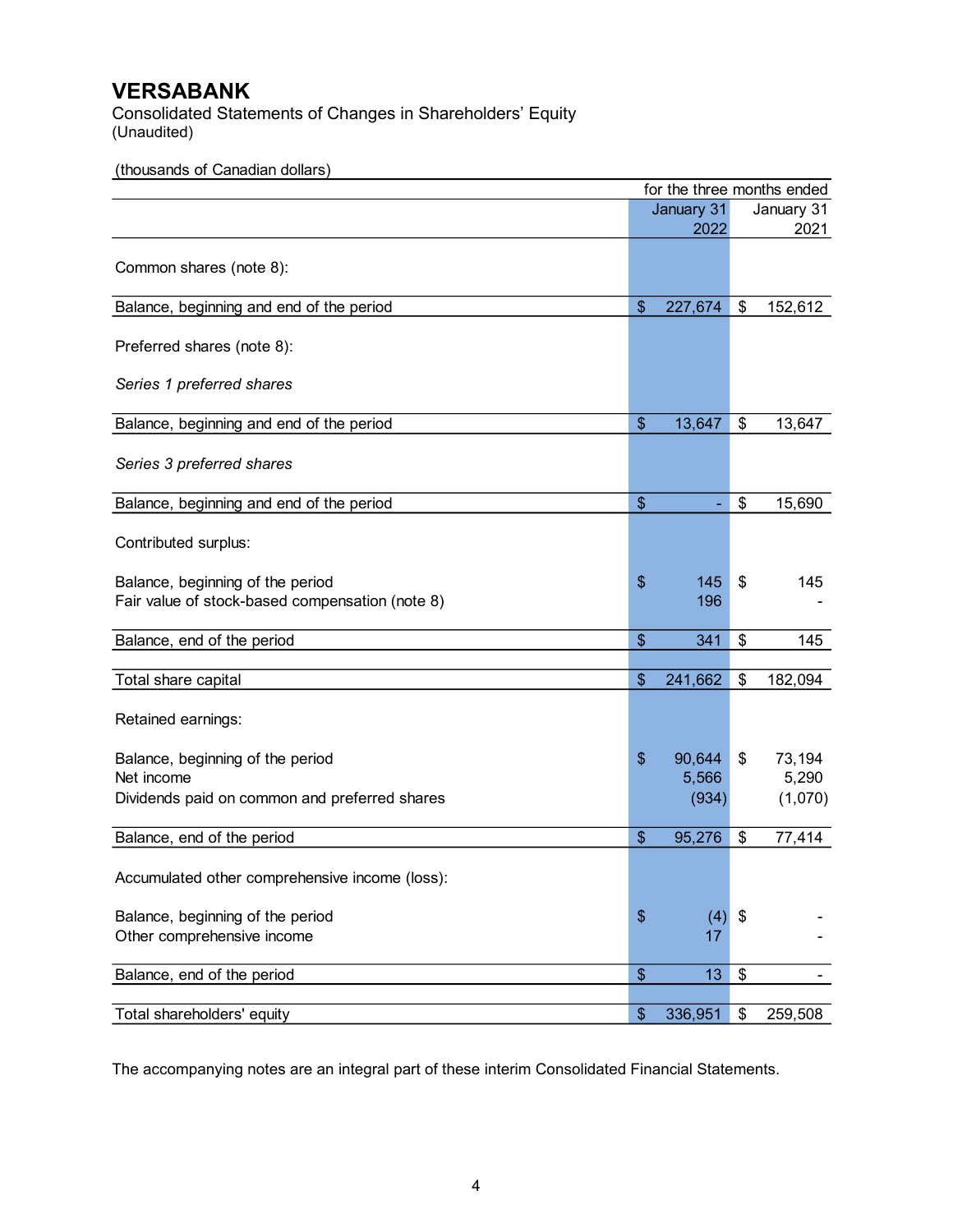Consolidated Statements of Cash Flows (Unaudited)

# (thousands of Canadian dollars)

|                                             |               | for the three months ended |
|---------------------------------------------|---------------|----------------------------|
|                                             | January 31    | January 31                 |
|                                             | 2022          | 2021                       |
| Cash provided by (used in):                 |               |                            |
| Operations:                                 |               |                            |
| Net income                                  | \$<br>5,566   | \$<br>5,290                |
| Adjustments to determine net cash flows:    |               |                            |
| Items not involving cash:                   |               |                            |
| Provision for credit losses                 | 2             | 57                         |
| Stock-based compensation                    | 196           |                            |
| Income tax provision                        | 2,062         | 1,988                      |
| Interest income                             | (24, 720)     | (21, 515)                  |
| Interest expense                            | 7,835         | 7,141                      |
| Amortization                                | 490           | 449                        |
| Foreign exchange rate changes on debt       | 2,430         |                            |
| Interest received                           | 23,594        | 20,572                     |
| Interest paid                               | (9, 406)      | (10, 487)                  |
| Income taxes paid                           | (2,820)       |                            |
| Change in operating assets and liabilities: |               |                            |
| Loans                                       | (111, 400)    | (137,908)                  |
| Deposits                                    | (3, 385)      | 100,357                    |
| Change in other assets and liabilities      | (3, 308)      | 7,577                      |
|                                             | (112, 864)    | (26, 479)                  |
| Purchase of investment:                     |               |                            |
| Acquisition of DBG, net of cash acquired    |               | (7, 473)                   |
| Purchase of property and equipment          | (32)          | (67)                       |
|                                             | (32)          | (7, 540)                   |
| Financing:                                  |               |                            |
| Repayment of loan assumed from DBG          |               | (1, 410)                   |
| Redemption of securitization liability      |               | (8,631)                    |
| Dividends paid                              | (934)         | (1,070)                    |
| Repayment of lease obligations              | (169)         | (136)                      |
| Income taxes paid                           |               | (362)                      |
|                                             | (1, 103)      | (11,609)                   |
| Change in cash                              | (113,999)     | (45, 628)                  |
| Effect of exchange rate changes on cash     | (2, 285)      |                            |
| Cash, beginning of the period               | 271,523       | 257,644                    |
| Cash, end of the period                     | \$<br>155,239 | 212,016<br>\$              |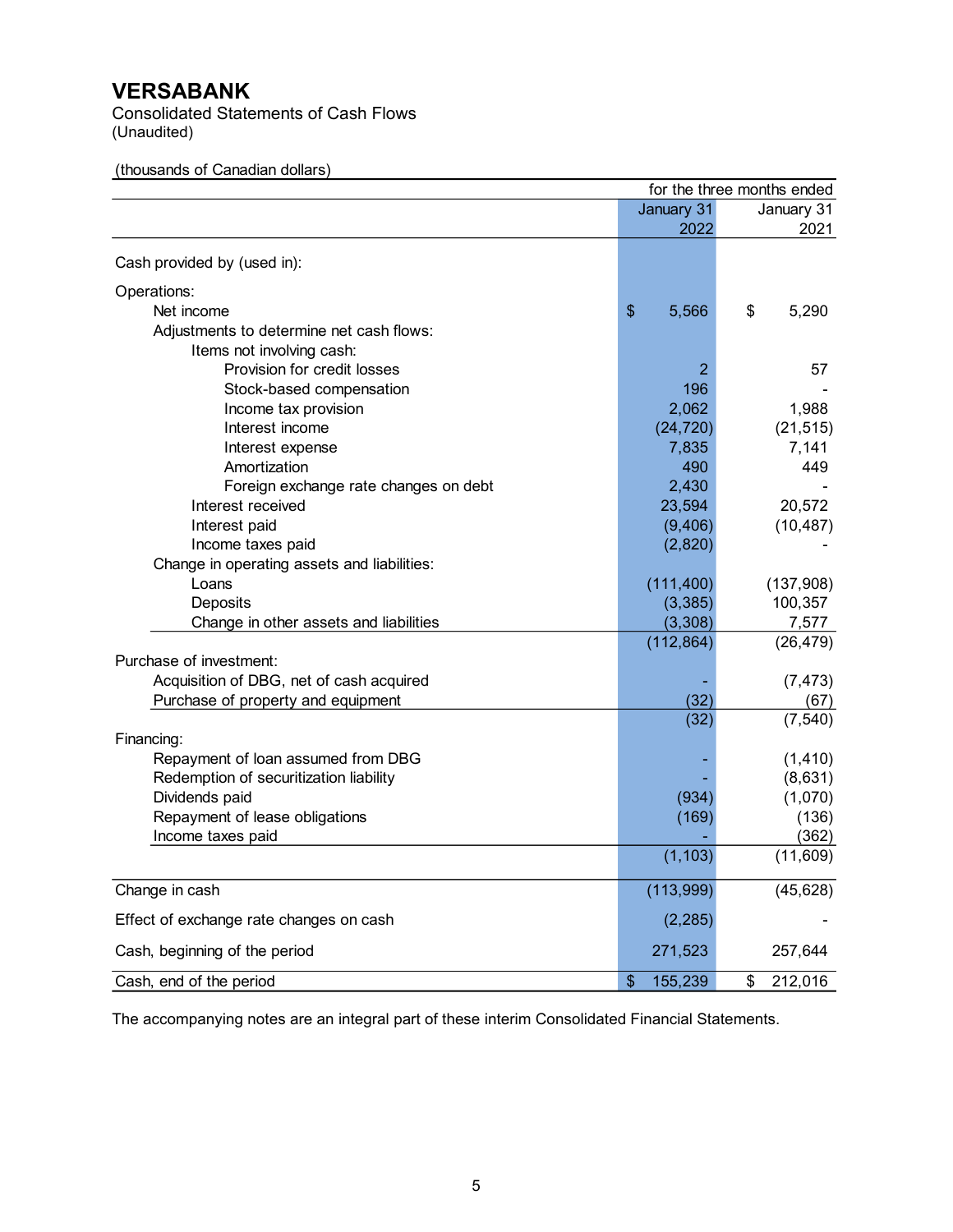# **1. Reporting entity:**

VersaBank (the "Bank") operates as a Schedule I bank under the *Bank Act (Canada)* and is regulated by the Office of the Superintendent of Financial Institutions ("OSFI"). The Bank, whose shares trade on the Toronto Stock Exchange and NASDAQ Stock Exchange, provides commercial lending and banking services to select niche markets in Canada as well as cybersecurity services through the operations of its wholly owned subsidiary DRT Cyber Inc.

The Bank is incorporated in Canada, and maintains its registered head office at Suite 2002, 140 Fullarton Street, London, Ontario, Canada, N6A 5P2.

## **2. Basis of preparation:**

a) Statement of compliance:

These interim Consolidated Financial Statements have been prepared in accordance with International Financial Reporting Standards ("IFRS") as issued by the International Accounting Standards Board ("IASB") and have been prepared in accordance with International Accounting Standard ("IAS") 34 *– Interim Financial Reporting* and do not include all of the information required for full annual financial statements*.*  These interim Consolidated Financial Statements should be read in conjunction with the Bank's audited Consolidated Financial Statements for the year ended October 31, 2021.

The interim Consolidated Financial Statements for the three months ended January 31, 2022 and 2021 were approved by the Audit Committee of the Board of Directors on February 28, 2022.

b) Basis of measurement:

These interim Consolidated Financial Statements have been prepared on the historical cost basis except for the investment in Canada Stablecorp Inc. which is measured at fair value through other comprehensive income (see note 5).

c) Functional and presentation currency:

These interim Consolidated Financial Statements are presented in Canadian dollars, which is the Bank's functional currency. Functional currency is also determined for each of the Bank's subsidiaries and items included in the interim financial statements of the subsidiaries are measured using their functional currency.

d) Use of estimates and judgements:

In preparing these interim Consolidated Financial Statements, management has exercised judgement and developed estimates in applying accounting policies and generating reported amounts of assets and liabilities at the date of the financial statements and income and expenses during the reporting periods. Significant judgement was applied in assessing significant changes in credit risk on financial assets and in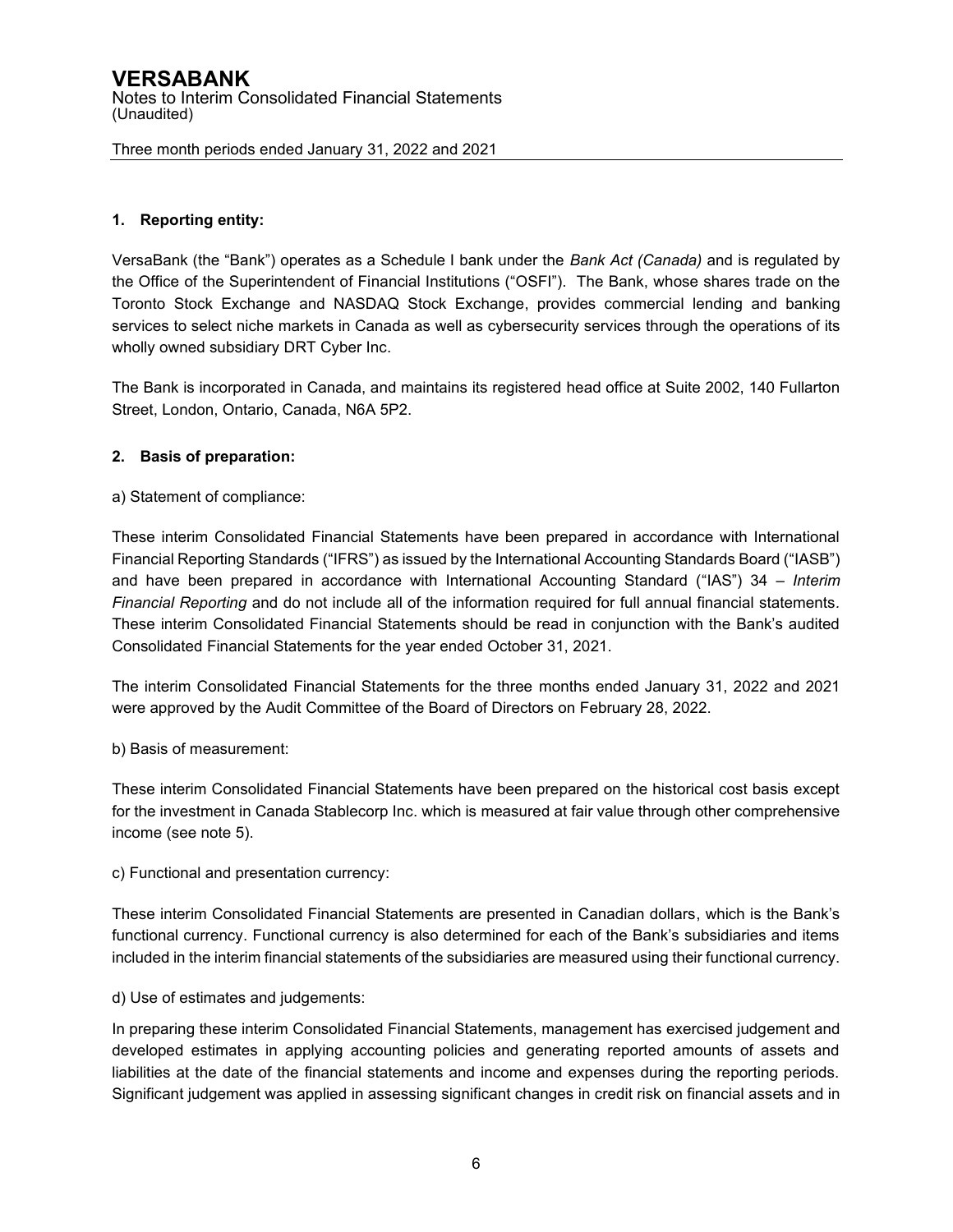the selection of relevant forward-looking information in assessing the Bank's allowance for expected credit losses on its financial assets as described in note 4 – Loans. Estimates are applied in the determination of the allowance for expected credit losses on financial assets and the measurement of deferred income taxes. It is reasonably possible, on the basis of existing knowledge, that actual results may vary from that expected in the development of these estimates. This could result in material adjustments to the carrying amounts of assets and/or liabilities affected in the future.

Estimates were applied by management in determining the fair value of stock options granted in the current quarter as described in note 8.

Available forward-looking information, including forecast macroeconomic indicator and industry performance trend data continue to be influenced by COVID-19 and remain broadly dynamic, including, but not limited to, the scope and timing of the removal or relaxation of public health restrictions which were imposed as a function of the emergence and rapid spread of the Omicron variant, the timing, velocity and impact of monetary policy tightening, the potential implementation of new federal government stimulus programs, and the magnitude and directionality of inflation trends. The current, dynamic nature of the trends exhibited by the available forward looking information continues to infuse uncertainty into the assumptions, judgements and estimates made by management in the preparation of these interim Consolidated Financial Statements.

Estimates and their underlying assumptions are reviewed on an ongoing basis. Revisions to accounting estimates are applied prospectively once they are known.

# **3. Significant accounting policies and future accounting changes:**

The accounting policies applied by the Bank in these interim Consolidated Financial Statements are the same as those applied by the Bank as at and for the year ended October 31, 2021 and are detailed in note 3 of the Bank's 2021 audited Consolidated Financial Statements. During the current year the Bank updated or incorporated the following significant accounting policies:

## Segment reporting:

Effective the quarter ending January 31, 2022, the Bank has opted to adopt presenting segmented information in its Consolidated Financial Statements in accordance with IFRS 8 *Segment Reporting*. The Bank's management has established two reportable operating segments, those being Banking and Cybersecurity Services. Details of the Bank's segment reporting is described in note 16.

## **4. Loans:**

The Bank organizes its lending portfolio into the following four broad asset categories: Commercial Real Estate Mortgages, Commercial Real Estate Loans, Point of Sale Loans and Leases, and Public Sector and Other Financing. These categories have been established in the Bank's proprietary, internally developed asset management system and have been designed to catalogue individual lending assets as a function primarily of their key risk drivers, the nature of the underlying collateral, and the applicable market segment.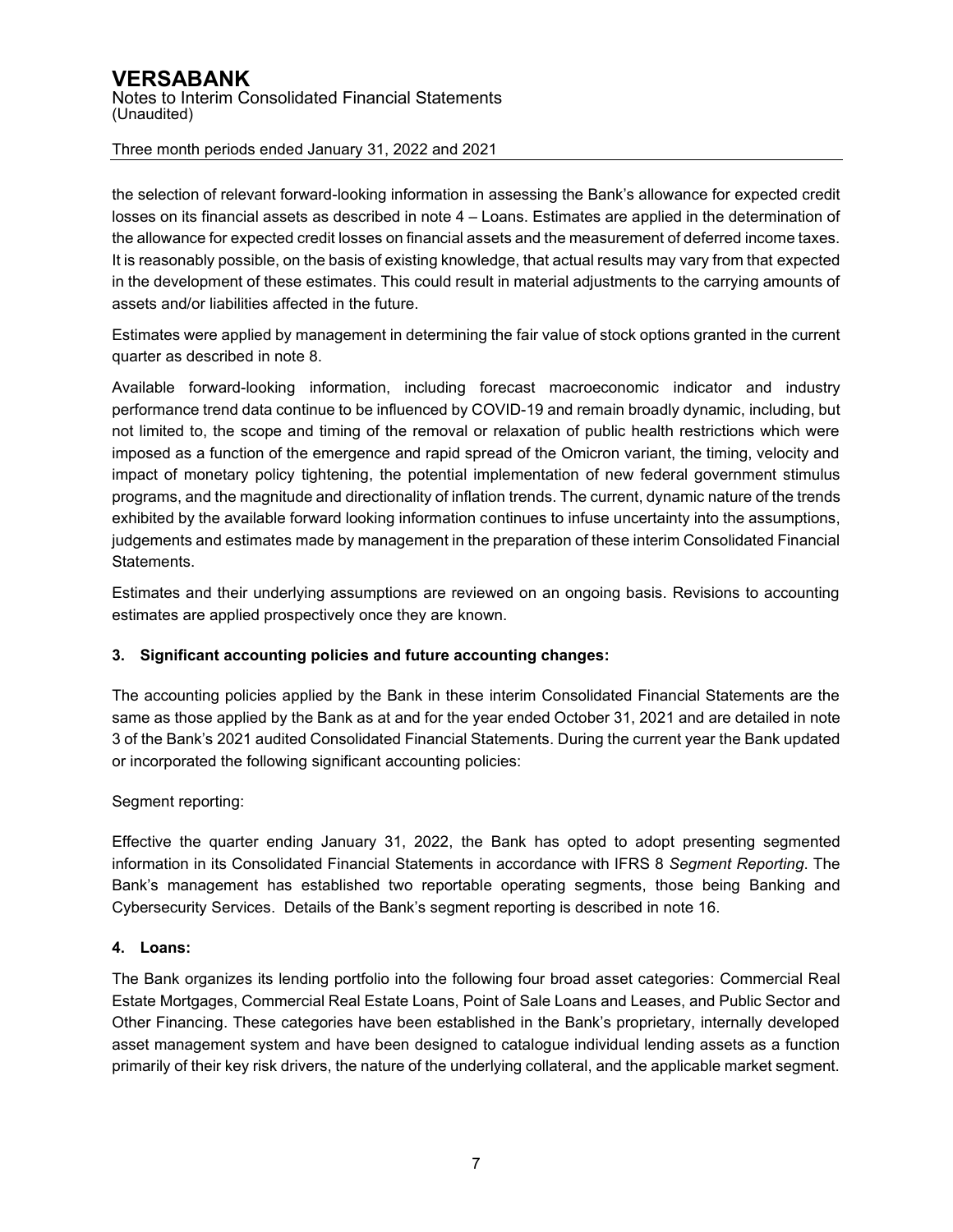The **Commercial Real Estate Mortgages ("CRE Mortgages")** asset category is comprised of Commercial and Residential Construction Mortgages, Commercial Term Mortgages, Commercial Insured Mortgages and Land Mortgages. While all of these loans would be considered commercial loans or business-tobusiness loans, the underlying credit risk exposure is diversified across both the commercial and retail market segments, and further, the portfolio benefits from diversity in its underlying security in the form of a broad range of collateral properties.

The **Commercial Real Estate Loans ("CRE Loans")** asset category is comprised primarily of Condominium Corporation Financing loans.

The **Point of Sale Loans and Leases ("POS Financing")** asset category is comprised of Point of Sale Loan and Lease Receivables acquired from the Bank's broad network of origination and servicing partners as well as Warehouse Loans that provide bridge financing to the Bank's origination and servicing partners for the purpose of accumulating and seasoning practical volumes of individual loans and leases prior to the Bank purchasing the cashflow receivables derived from same.

The **Public Sector and Other Financing ("PSOF")** asset category is comprised primarily of Public Sector Loans and Leases, a small balance of Corporate Loans and Leases and Single Family Residential Conventional and Insured Mortgages.

a) Summary of loans and allowance for credit losses:

|                                                 | January 31    | October 31   | January 31   |
|-------------------------------------------------|---------------|--------------|--------------|
|                                                 | 2022          | 2021         | 2021         |
|                                                 |               |              |              |
|                                                 |               |              |              |
|                                                 |               |              |              |
| Commercial real estate mortgages                | \$<br>722,829 | 757,576<br>S | 712,256<br>S |
| Commercial real estate loans                    | 14,600        | 26,569       | 31,663       |
| Point of sale loans and leases                  | 1,439,781     | 1,279,576    | 1,008,029    |
| Public sector and other financing               | 31,247        | 32,587       | 36,612       |
|                                                 | 2,208,457     | 2.096.308    | 1,788,560    |
|                                                 |               |              |              |
| Allowance for credit losses                     | (1, 455)      | (1, 453)     | (1,832)      |
| Accrued interest                                | 8,636         | 8.195        | 6.996        |
|                                                 |               |              |              |
| Total loans, net of allowance for credit losses | \$2,215,638   | \$2,103,050  | \$1,793,724  |

(thousands of Canadian dollars)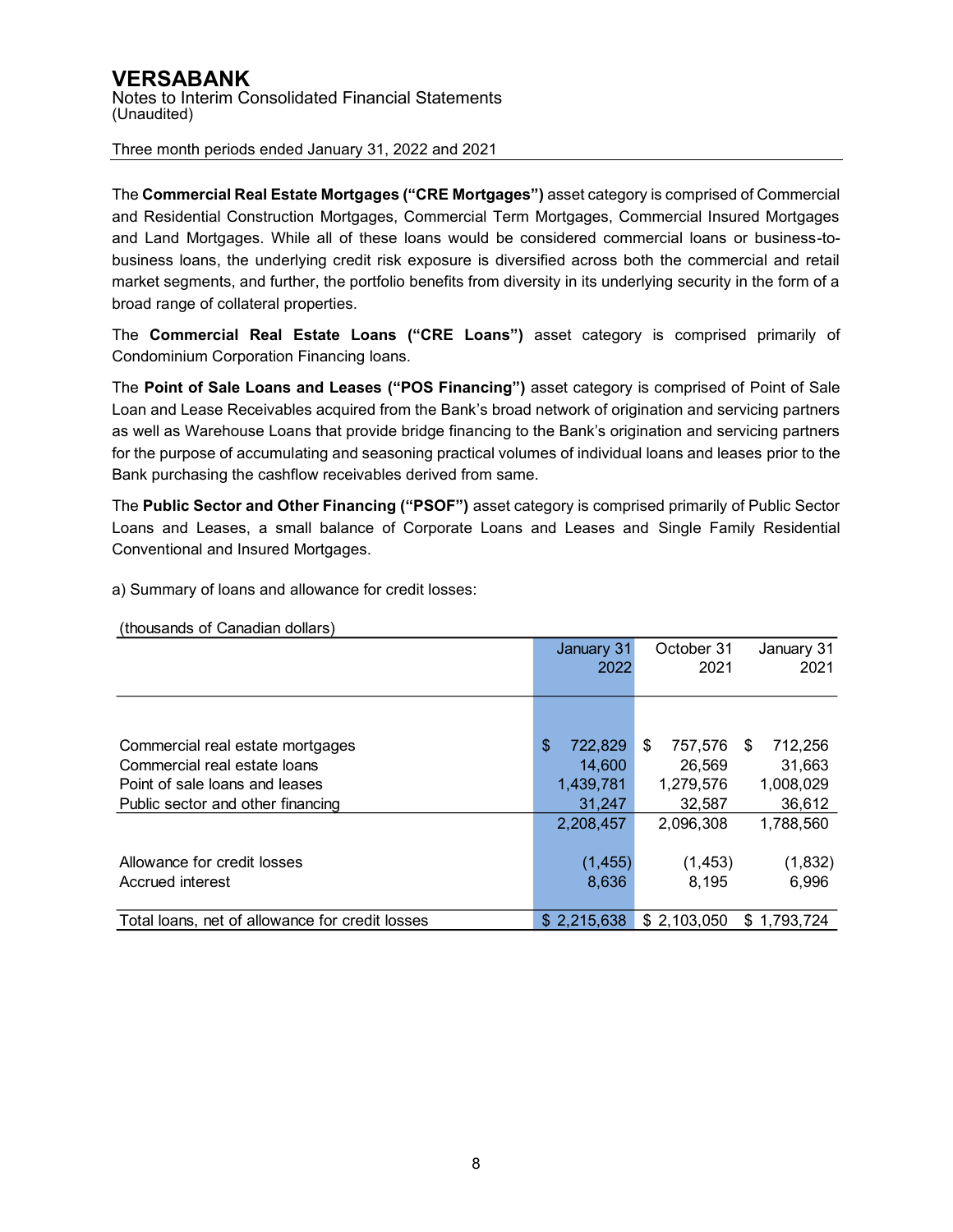# **VERSABANK** Notes to Interim Consolidated Financial Statements (Unaudited)

Three month periods ended January 31, 2022 and 2021

|                                         |               | As at January 31, 2022 |     |          |    |              | As at October 31, 2021 |             |    |          |      |                          |    |             |
|-----------------------------------------|---------------|------------------------|-----|----------|----|--------------|------------------------|-------------|----|----------|------|--------------------------|----|-------------|
| (thousands of Canadian dollars)         | Stage 1       | Stage 2                |     | Stage 3  |    | <b>Total</b> |                        | Stage 1     |    | Stage 2  |      | Stage 3                  |    | Total       |
| <b>Commercial real estate mortgages</b> | \$<br>667,949 | \$<br>54,880 \$        |     | ۰.       | \$ | 722.829      | \$                     | 694,869     | \$ | 62,707   | - \$ | $\overline{\phantom{a}}$ | \$ | 757,576     |
| <b>ECL</b> allowance                    | 949           | 96                     |     |          |    | 1.045        |                        | 980         |    | 134      |      |                          |    | 1,114       |
| <b>EL %</b>                             | 0.14%         | 0.17%                  |     | 0.00%    |    | 0.14%        |                        | 0.14%       |    | 0.21%    |      | $0.00\%$                 |    | 0.15%       |
| <b>Commercial real estate loans</b>     | \$<br>14.600  | \$                     | \$  |          | S  | 14,600       | \$                     | 26,569      | \$ |          | \$   |                          | \$ | 26,569      |
| <b>ECL</b> allowance                    | 36            | -                      |     |          |    | 36           |                        | 45          |    |          |      | -                        |    | 45          |
| <b>EL %</b>                             | 0.25%         | 0.00%                  |     | $0.00\%$ |    | 0.25%        |                        | 0.17%       |    | 0.00%    |      | $0.00\%$                 |    | 0.17%       |
| Point of sale loans and leases          | \$1.437.391   | \$<br>2,390            | \$. | ۰.       |    | \$1,439,781  |                        | \$1.277.011 | \$ | 2,565    | - \$ | $\overline{\phantom{a}}$ |    | \$1,279,576 |
| <b>ECL</b> allowance                    | 370           | -                      |     |          |    | 370          |                        | 275         |    | -        |      | -                        |    | 275         |
| <b>EL %</b>                             | 0.03%         | 0.00%                  |     | 0.00%    |    | 0.03%        |                        | 0.02%       |    | $0.00\%$ |      | $0.00\%$                 |    | 0.02%       |
| Public sector and other financing       | \$<br>31,168  | \$<br>79               | \$  |          | \$ | 31,247       | \$                     | 32,507      | \$ | 80       | \$   | $\overline{\phantom{a}}$ | \$ | 32,587      |
| <b>ECL</b> allowance                    | 4             |                        |     |          |    |              |                        | 16          |    | 3        |      |                          |    | 19          |
| <b>EL %</b>                             | 0.01%         | 0.00%                  |     | 0.00%    |    | 0.01%        |                        | 0.05%       |    | 3.75%    |      | $0.00\%$                 |    | 0.06%       |
| Loans                                   | \$2,151,108   | \$<br>57,349           | \$  | ۰.       |    | \$2,208,457  |                        | \$2,030,956 | \$ | 65.352   | - \$ | $\overline{\phantom{a}}$ |    | \$2,096,308 |
| <b>Total ECL allowance</b>              | 1.359         | 96                     |     |          |    | 1,455        |                        | 1.316       |    | 137      |      |                          |    | 1,453       |
| Total EL %                              | 0.06%         | 0.17%                  |     | 0.00%    |    | 0.07%        |                        | 0.06%       |    | 0.21%    |      | $0.00\%$                 |    | 0.07%       |

The following table provides a summary of loan amounts, expected credit loss allowance amounts, and expected loss rates by lending asset category:

The Bank's maximum exposure to credit risk is the carrying value of its financial assets. The Bank holds security against the majority of its loans in the form of mortgage interests over property, other registered securities over assets, guarantees or cash reserves on loan and lease receivables included in the POS Financing portfolio (see note 7).

# *Allowance for Credit Losses*

The Bank must maintain an allowance for expected credit losses ("ECL") that is adequate, in management's opinion, to absorb all credit related losses in the Bank's lending and treasury portfolios. Under IFRS 9 the Bank's ECL is estimated using the expected credit loss methodology and is comprised of expected credit losses recognized on both performing loans, and non-performing, or impaired loans even if no actual loss event has occurred.

# *Assessment of significant increase in credit risk ("SICR")*

At each reporting date, the Bank assesses whether or not there has been a SICR for loans since initial recognition by comparing, at the reporting date, the risk of default occurring over the remaining expected life against the risk of default at initial recognition.

SICR is a function of the loan's internal risk rating assignment, internal watchlist status, loan review status and delinquency status which are updated as necessary in response to changes including, but not limited to, changes in macroeconomic and/or market conditions, changes in a borrower's credit risk profile, and changes in the strength of the underlying security, including guarantor status, if a guarantor exists.

Quantitative models may not always be able to capture all reasonable and supportable information that may indicate a SICR. As a result, qualitative factors may be considered to supplement such a gap.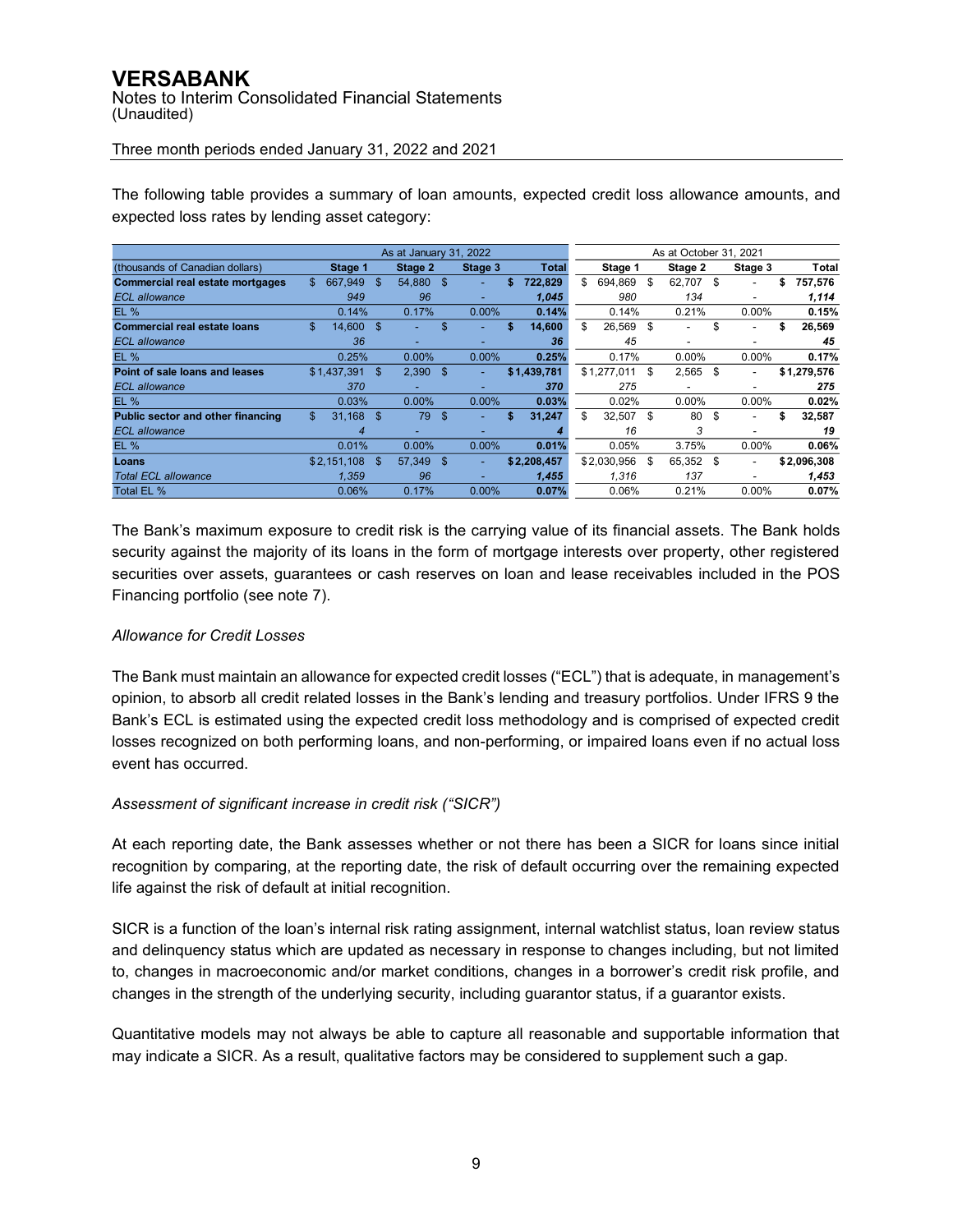Examples include changes in adjudication criteria for a particular group of borrowers or asset categories or changes in portfolio composition, and more specifically changes attributable to the continued impact of COVID-19 on the Canadian economy and the Bank's business.

# *Expected credit loss model - Estimation of expected credit losses*

Expected credit losses are an estimate of a loan's expected cash shortfalls discounted at the effective interest rate, where a cash shortfall is the difference between the contractual cash flows that are due to the Bank and the cash flows that the Bank actually expects to receive.

# *Forward-Looking Information*

The Bank incorporates the impact of future economic conditions, or more specifically forward-looking information into the estimation of expected credit losses at the credit risk parameter level. This is accomplished via the credit risk parameter models and proxy datasets that the Bank utilizes to develop probability of default, ("PD") and loss given default, ("LGD") term structure forecasts for its loans. The Bank has sourced credit risk modeling systems and forecast macroeconomic scenario data from Moody's Analytics, a third party service provider for the purpose of computing forward-looking credit risk parameters under multiple macroeconomic scenarios that consider both market-wide and idiosyncratic factors and influences. These systems are used in conjunction with the Bank's internally developed ECL models. Given that the Bank has experienced very limited historical losses and, therefore, does not have available statistically significant loss data inventory for use in developing internal, forward looking expected credit loss trends, the use of unbiased, third party forward-looking credit risk parameter modeling systems is particularly important for the Bank in the context of the estimation of expected credit losses.

The Bank utilizes macroeconomic indicator data derived from multiple macroeconomic scenarios in order to mitigate volatility in the estimation of expected credit losses, as well as to satisfy the IFRS 9 requirement that future economic conditions are to be based on an unbiased, probability-weighted assessment of possible future outcomes. More specifically, the macroeconomic indicators set out in the macroeconomic scenarios are used as inputs for the credit risk parameter models utilized by the Bank to sensitize the individual PD and LGD term structure forecasts to the respective macroeconomic trajectory set out in each of the scenarios (see Expected Credit Loss Sensitivity below). Currently the Bank utilizes upside, downside and baseline forecast macroeconomic scenarios, and assigns discrete weights to each for use in the estimation of its reported ECL. The Bank has also applied expert credit judgement, where appropriate, to reflect, amongst other items, uncertainty in the Canadian macroeconomic environment attributable to the continued impact of COVID-19.

The macroeconomic indicator data utilized by the Bank for the purpose of sensitizing PD and LGD term structure data to forward economic conditions include, but are not limited to: real GDP, the national unemployment rate, long term interest rates, the consumer price index, the S&P/TSX Index and the price of oil. These specific macroeconomic indicators were selected in an attempt to ensure that the spectrum of fundamental macroeconomic influences on the key drivers of the credit risk profile of the Bank's balance sheet, including: corporate, consumer and real estate market dynamics; corporate, consumer and SME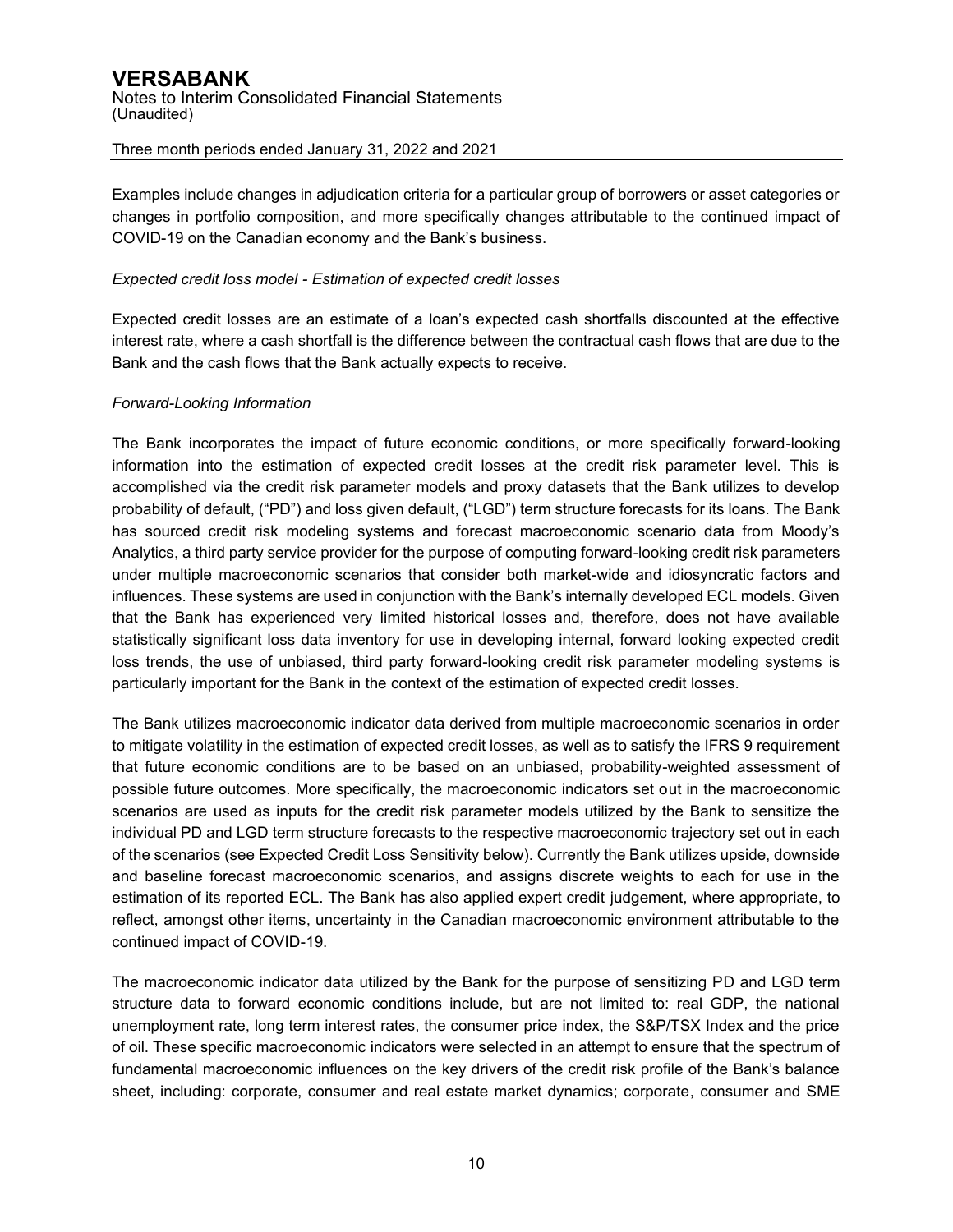# **VERSABANK** Notes to Interim Consolidated Financial Statements (Unaudited)

Three month periods ended January 31, 2022 and 2021

borrower performance; geography; as well as collateral value volatility, are appropriately captured and incorporated into the Bank's forward macroeconomic sensitivity analysis.

Key assumptions driving the macroeconomic forecast trends this quarter include: the rate of decline of new case counts of the Omicron variant and the relaxation of public health restrictions as a function of same, the timing and magnitude of the Bank of Canada's ("BoC") first overnight rate increase as well as the number and magnitude of additional, anticipated increases over the course of 2022 and beyond, the resiliency of consumer spending in a rising rate environment, the mitigation of the current high rate of inflation as a function of the resolution of existing supply-chain bottlenecks, the trajectory of oil and gasoline prices, tighter monetary policy and a shrinking BoC balance sheet, the continued rate of job growth, the impact of more specific eligibility requirements associated with the federal government's remaining stimulus programs, and the level and duration of historically high housing prices.

Management developed ECL estimates using credit risk parameter term structure forecasts sensitized to individual baseline, upside and downside forecast macroeconomic scenarios, each weighted at 100%, and subsequently computed the variance of each to the Bank's reported ECL as at January 31, 2022 in order to assess the alignment of the Bank's reported ECL with the Bank's credit risk profile, and further, to assess the scope, depth and ultimate effectiveness of the credit risk mitigation strategies that the Bank has applied to its lending portfolios (see Expected Credit Loss Sensitivity below).

# *Expected Credit Loss Sensitivity:*

The following table presents the sensitivity of the Bank's estimated ECL to a range of individual macroeconomic scenarios, that in isolation may not reflect the Bank's actual expected ECL exposure, as well as the variance of each to the Bank's" reported ECL as at January 31, 2022:

| (thousands of Canadian dollars) |  |
|---------------------------------|--|
|                                 |  |

|                                                                                                      | Reported         | 100%                  | 100%                         | 100%                |
|------------------------------------------------------------------------------------------------------|------------------|-----------------------|------------------------------|---------------------|
|                                                                                                      | <b>ECL</b>       | Upside                | <b>Baseline</b>              | Downside            |
| Allowance for expected credit losses<br>Variance from reported ECL<br>Variance from reported ECL (%) | $1.455$ \$<br>\$ | 898<br>(557)<br>(38%) | $1.193$ \$<br>(262)<br>(18%) | 1.675<br>220<br>15% |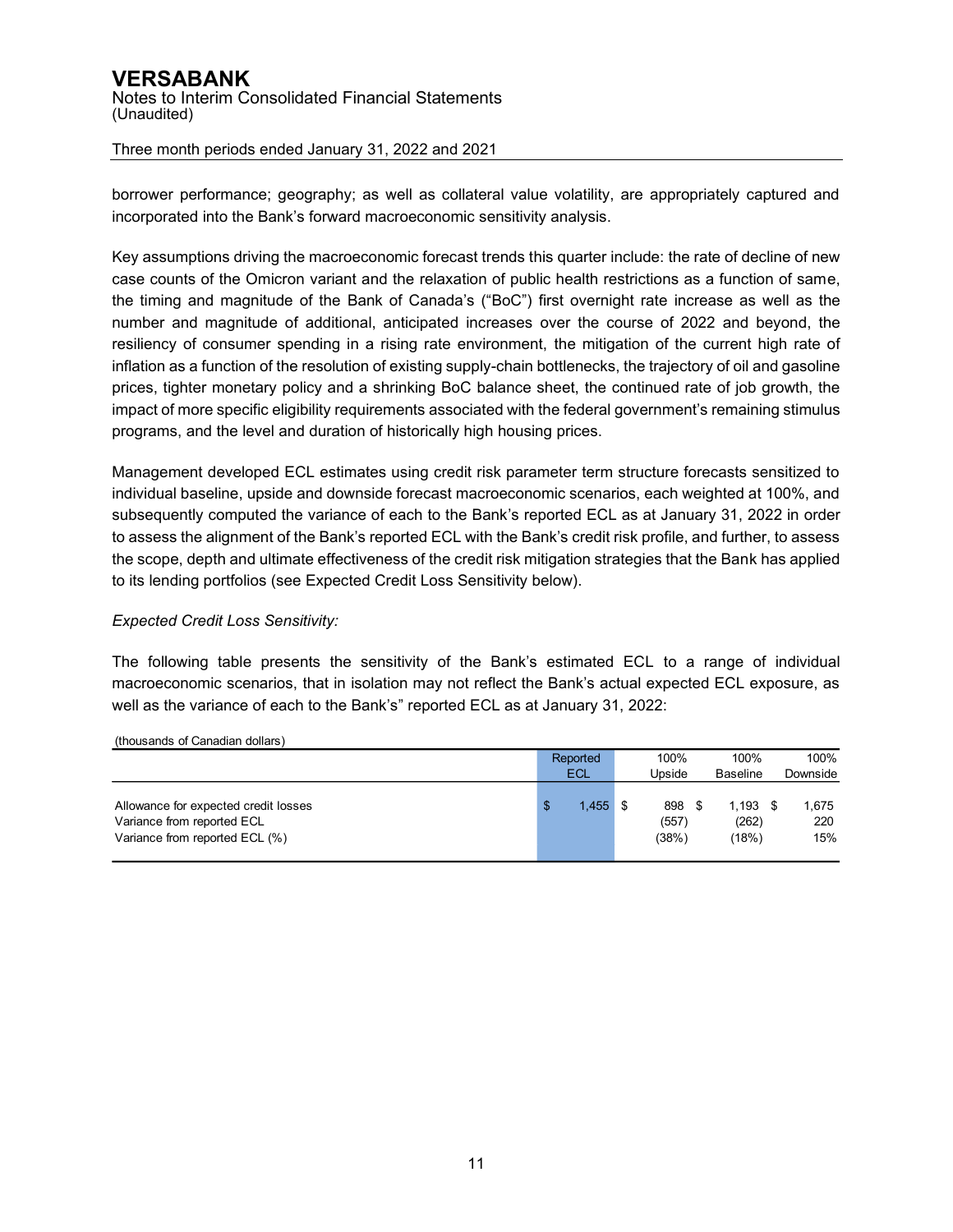Notes to Interim Consolidated Financial Statements (Unaudited)

# Three month periods ended January 31, 2022 and 2021

The following table provides a reconciliation of the Bank's ECL allowance by lending asset category for the three months ended January 31, 2022:

| (thousands of Canadian dollars)           | Stage 1     | Stage 2                        | Stage 3              | Total       |
|-------------------------------------------|-------------|--------------------------------|----------------------|-------------|
| Commercial real estate mortgages          |             |                                |                      |             |
| Balance at beginning of period            | \$<br>980   | \$<br>134                      | \$                   | \$<br>1,114 |
| Transfer in (out) to Stage 1              | 14          | (14)                           |                      |             |
| Transfer in (out) to Stage 2              | (4)         | 4                              |                      |             |
| Transfer in (out) to Stage 3              |             |                                |                      |             |
| Net remeasurement of loss allowance       | (28)        | (24)                           |                      | (52)        |
| Loan originations                         | 80          |                                |                      | 80          |
| Derecognitions and maturities             | (93)        | (4)                            |                      | (97)        |
| Provision for (recovery of) credit losses | (31)        | (38)                           |                      | (69)        |
| Write-offs                                |             |                                |                      |             |
| Recoveries                                |             |                                |                      |             |
| Balance at end of period                  | \$<br>949   | \$<br>96                       | \$<br>$\blacksquare$ | \$<br>1,045 |
| <b>Commercial real estate loans</b>       |             |                                |                      |             |
| Balance at beginning of period            | \$<br>45    | \$                             | \$                   | \$<br>45    |
| Transfer in (out) to Stage 1              |             |                                |                      |             |
| Transfer in (out) to Stage 2              |             |                                |                      |             |
| Transfer in (out) to Stage 3              |             |                                |                      |             |
| Net remeasurement of loss allowance       | (9)         |                                |                      | (9)         |
| Loan originations                         |             |                                |                      |             |
| Derecognitions and maturities             |             |                                |                      |             |
| Provision for (recovery of) credit losses | (9)         |                                |                      | (9)         |
| Write-offs                                |             |                                |                      |             |
| Recoveries                                |             |                                |                      |             |
| <b>Balance at end of period</b>           | \$<br>36    | \$<br>$\frac{1}{2}$            | \$<br>$\blacksquare$ | \$<br>36    |
| Point of sale loans and leases            |             |                                |                      |             |
| Balance at beginning of period            | \$<br>275   | \$<br>$\overline{\phantom{a}}$ | \$                   | \$<br>275   |
| Transfer in (out) to Stage 1              | 38          | (38)                           |                      |             |
| Transfer in (out) to Stage 2              | (58)        | 58                             |                      |             |
| Transfer in (out) to Stage 3              |             |                                |                      |             |
| Net remeasurement of loss allowance       | 115         | (20)                           |                      | 95          |
|                                           |             |                                |                      |             |
| Loan originations                         |             |                                |                      |             |
| Derecognitions and maturities             |             |                                |                      |             |
| Provision for (recovery of) credit losses | 95          |                                |                      | 95          |
| Write-offs                                |             |                                |                      |             |
| Recoveries                                |             |                                |                      |             |
| Balance at end of period                  | \$<br>370   | \$<br>$\blacksquare$           | \$<br>$\blacksquare$ | \$<br>370   |
| <b>Public sector and other financing</b>  |             |                                |                      |             |
| Balance at beginning of period            | \$<br>16    | \$<br>3                        | \$                   | \$<br>19    |
| Transfer in (out) to Stage 1              |             |                                |                      |             |
| Transfer in (out) to Stage 2              |             |                                |                      |             |
| Transfer in (out) to Stage 3              |             |                                |                      |             |
| Net remeasurement of loss allowance       | (11)        | (3)                            |                      | (14)        |
| Loan originations                         |             |                                |                      |             |
| Derecognitions and maturities             | (1)         |                                |                      | (1)         |
| Provision for (recovery of) credit losses | (12)        | (3)                            |                      | (15)        |
| Write-offs                                |             |                                |                      |             |
| Recoveries<br>Balance at end of period    | \$<br>4     | \$<br>$\blacksquare$           | \$                   | \$<br>4     |
|                                           |             |                                | $\blacksquare$       |             |
| Total balance at end of period            | \$<br>1,359 | \$<br>96                       | \$                   | \$<br>1,455 |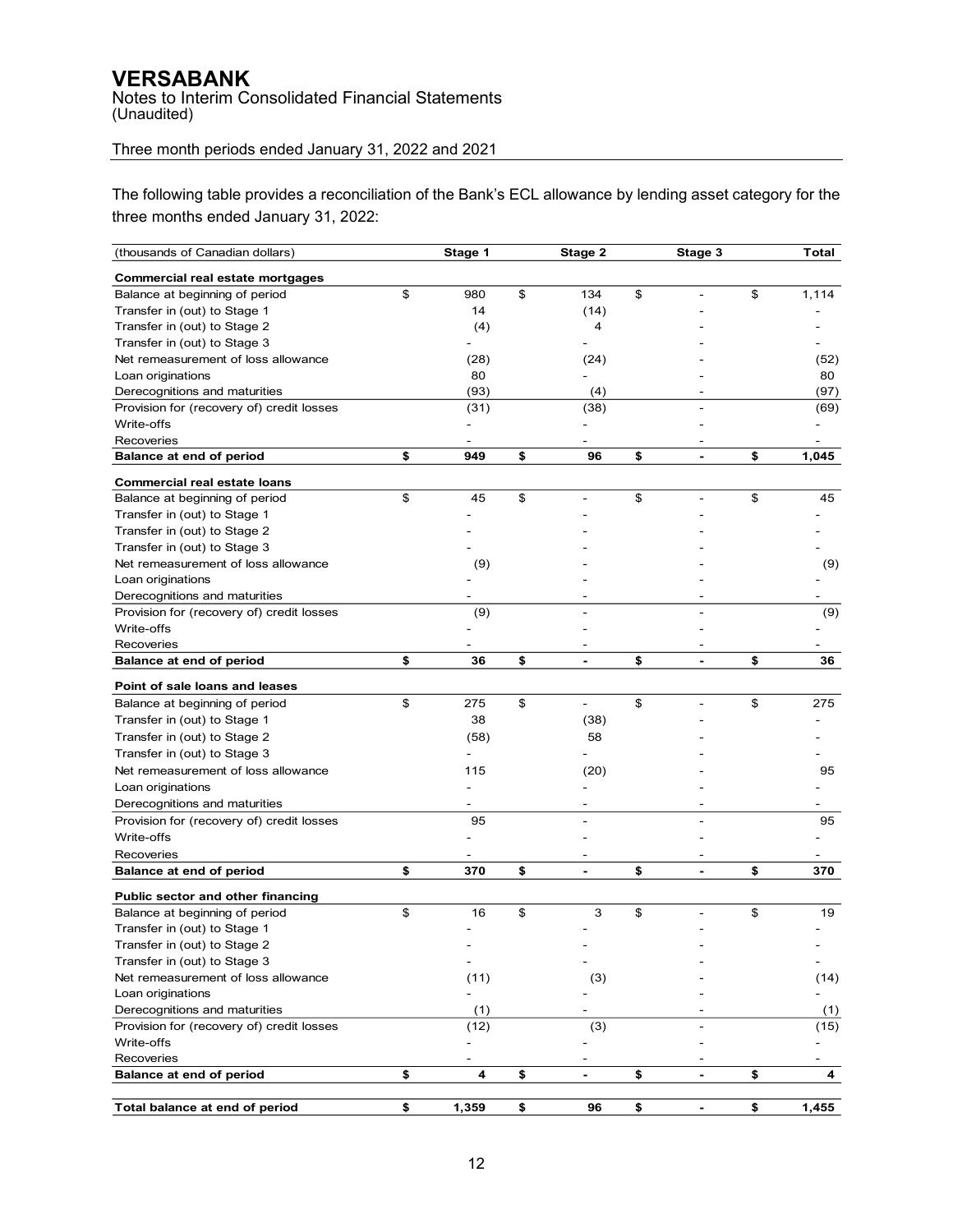Notes to Interim Consolidated Financial Statements (Unaudited)

# Three month periods ended January 31, 2022 and 2021

The following table provides a reconciliation of the Bank's ECL allowance by lending asset category for the three months ended January 31, 2021:

| (thousands of Canadian dollars)           | Stage 1     | Stage 2                        | Stage 3                  | Total                    |
|-------------------------------------------|-------------|--------------------------------|--------------------------|--------------------------|
| Commercial real estate mortgages          |             |                                |                          |                          |
| Balance at beginning of period            | \$<br>1,174 | \$<br>192                      | \$                       | \$<br>1,366              |
| Transfer in (out) to Stage 1              |             |                                |                          |                          |
| Transfer in (out) to Stage 2              | (2)         | $\overline{2}$                 |                          |                          |
| Transfer in (out) to Stage 3              |             |                                |                          |                          |
| Net remeasurement of loss allowance       | 67          | 10                             |                          | 77                       |
| Loan originations                         | 146         |                                |                          | 146                      |
| Derecognitions and maturities             | (39)        | (37)                           |                          | (76)                     |
| Provision for (recovery of) credit losses | 172         | (25)                           |                          | 147                      |
| Write-offs                                |             |                                |                          |                          |
| Recoveries                                |             |                                | $\overline{\phantom{a}}$ | $\overline{\phantom{a}}$ |
| Balance at end of period                  | \$<br>1,346 | \$<br>167                      | \$<br>L.                 | \$<br>1,513              |
| <b>Commercial real estate loans</b>       |             |                                |                          |                          |
| Balance at beginning of period            | \$<br>137   | \$                             | \$                       | \$<br>137                |
| Transfer in (out) to Stage 1              |             |                                |                          |                          |
| Transfer in (out) to Stage 2              |             |                                |                          |                          |
| Transfer in (out) to Stage 3              |             |                                |                          |                          |
| Net remeasurement of loss allowance       | (65)        |                                |                          | (65)                     |
| Loan originations                         |             |                                |                          |                          |
| Derecognitions and maturities             |             |                                |                          |                          |
| Provision for (recovery of) credit losses | (65)        |                                |                          | (65)                     |
| Write-offs                                |             |                                |                          |                          |
| Recoveries                                |             |                                |                          |                          |
| Balance at end of period                  | \$<br>72    | \$<br>$\blacksquare$           | \$<br>$\blacksquare$     | \$<br>72                 |
|                                           |             |                                |                          |                          |
| Point of sale loans and leases            |             |                                |                          |                          |
| Balance at beginning of period            | \$<br>215   | \$<br>$\overline{\phantom{a}}$ | \$                       | \$<br>215                |
| Transfer in (out) to Stage 1              | 20          | (20)                           |                          |                          |
| Transfer in (out) to Stage 2              | (44)        | 44                             |                          |                          |
| Transfer in (out) to Stage 3              |             |                                |                          |                          |
| Net remeasurement of loss allowance       | 16          | (24)                           |                          | (8)                      |
| Loan originations                         |             |                                |                          |                          |
| Derecognitions and maturities             |             |                                |                          |                          |
| Provision for (recovery of) credit losses | (8)         |                                |                          | (8)                      |
| Write-offs                                |             |                                |                          |                          |
| Recoveries                                |             |                                |                          |                          |
| Balance at end of period                  | \$<br>207   | \$<br>$\blacksquare$           | \$<br>$\blacksquare$     | \$<br>207                |
| Public sector and other financing         |             |                                |                          |                          |
| Balance at beginning of period            | \$<br>57    | \$                             | \$                       | \$<br>57                 |
| Transfer in (out) to Stage 1              |             |                                |                          |                          |
| Transfer in (out) to Stage 2              |             |                                |                          |                          |
| Transfer in (out) to Stage 3              |             |                                |                          |                          |
| Net remeasurement of loss allowance       | (17)        |                                |                          | (17)                     |
| Loan originations                         |             |                                |                          |                          |
| Derecognitions and maturities             | -           |                                |                          | $\overline{\phantom{0}}$ |
| Provision for (recovery of) credit losses | (17)        |                                |                          | (17)                     |
| Write-offs                                |             |                                |                          |                          |
| Recoveries                                |             |                                |                          |                          |
| Balance at end of period                  | \$<br>40    | \$<br>$\blacksquare$           | \$<br>$\blacksquare$     | \$<br>40                 |
| Total balance at end of period            | \$<br>1,665 | \$<br>167                      | \$                       | \$<br>1,832              |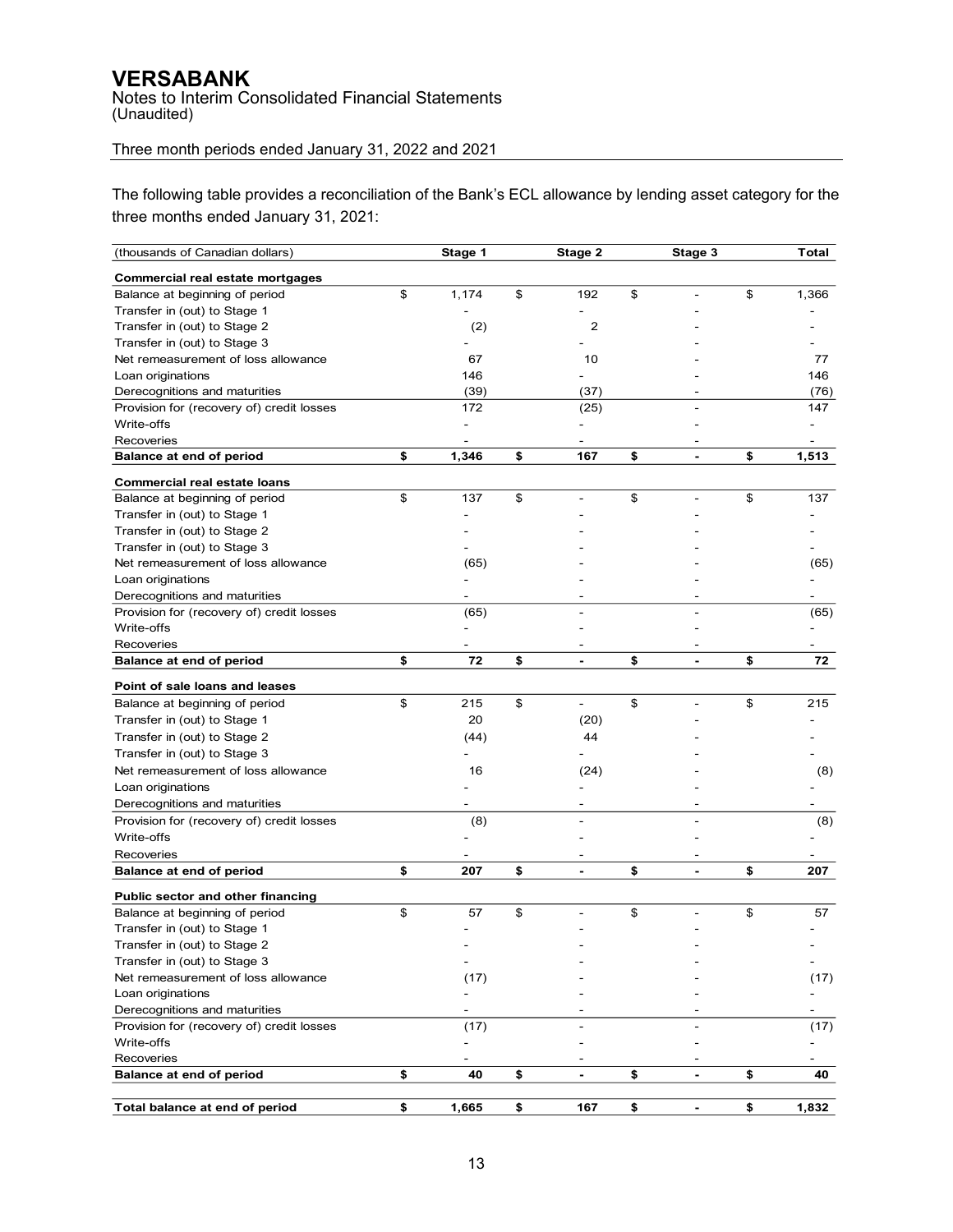Notes to Interim Consolidated Financial Statements (Unaudited)

Three month periods ended January 31, 2022 and 2021

b) Impaired loans:

At January 31, 2022, impaired loans were \$nil (October 31, 2021 - \$nil).

## **5. Other assets:**

(thousands of Canadian dollars)

|                            | January 31   | October 31   |      | January 31 |
|----------------------------|--------------|--------------|------|------------|
|                            | 2022         | 2021         |      | 2021       |
|                            |              |              |      |            |
| Accounts receivable        | \$<br>2,938  | \$<br>2,643  | - \$ | 2,604      |
| Prepaid expenses and other | 16,881       | 12,699       |      | 9,726      |
| Property and equipment     | 6,905        | 7,075        |      | 7,643      |
| Right-of-use assets        | 4,643        | 4,817        |      | 5,337      |
| Deferred income tax asset  | 2,868        | 2,931        |      | 4,286      |
| Investment                 | 953          | 953          |      |            |
| Goodwill                   | 5,754        | 5,754        |      | 5,754      |
| Intangible assets          | 3,527        | 3.641        |      | 3,886      |
|                            |              |              |      |            |
|                            | \$<br>44.469 | \$<br>40.513 | \$   | 39,236     |

In February 2021, the Bank acquired an 11% investment in Canada Stablecorp Inc. ("Stablecorp") for cash consideration of \$953,000. The Bank made a strategic investment to bring together the necessary financial and technology expertise that will facilitate the development and future issuance of a new, highly encrypted digital deposit receipt which the Bank will brand as VCAD.

# **6. Subordinated notes payable:**

(thousands of Canadian dollars)

|                                                                                                                                                                                                                                                     |    | January 31 |     | October 31 |      | January 31 |
|-----------------------------------------------------------------------------------------------------------------------------------------------------------------------------------------------------------------------------------------------------|----|------------|-----|------------|------|------------|
|                                                                                                                                                                                                                                                     |    | 2022       |     | 2021       |      | 2021       |
| Ten year term, unsecured, non-viability contingent capital compliant,<br>subordinated notes payable, principal amount of \$5.0 million,<br>\$500,000 is held by related party (note 12), effective interest rate of<br>10.41%, maturing March 2029. | \$ | 4.901      | \$. | 4.898      | - \$ | 4.891      |
| Ten year term, unsecured, non-viability contingent capital compliant,<br>subordinated notes payable, principal amount of USD \$75.0 million,<br>effective interest rate of 5.38%, maturing May 2031.                                                |    | 92,825     |     | 90.374     |      |            |
|                                                                                                                                                                                                                                                     | S  | 97.726     |     | 95.272     |      | 4.891      |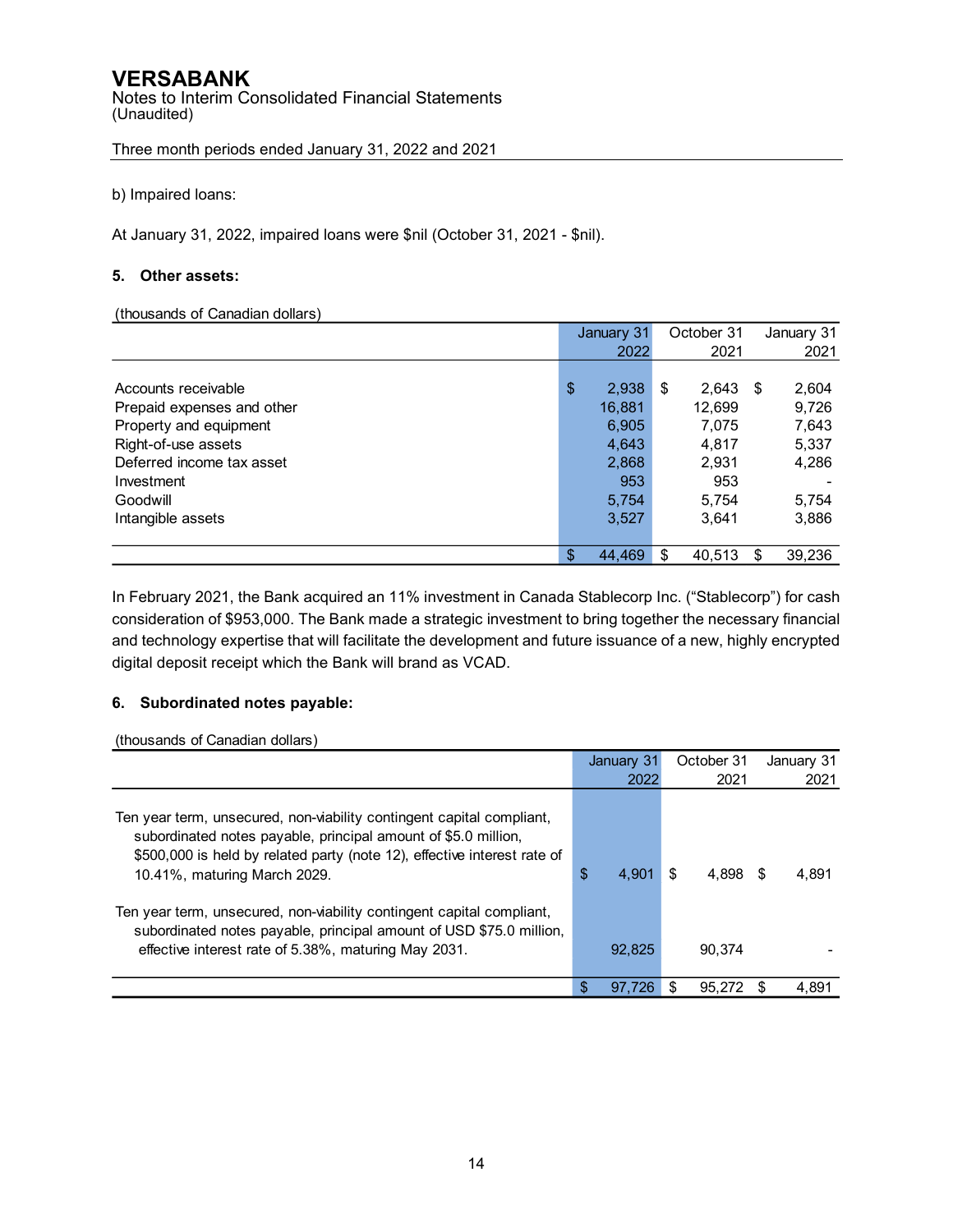Notes to Interim Consolidated Financial Statements (Unaudited)

Three month periods ended January 31, 2022 and 2021

# **7. Other liabilities:**

#### (thousands of Canadian dollars)

|                                             | January 31    |     | October 31 |      | January 31 |
|---------------------------------------------|---------------|-----|------------|------|------------|
|                                             | 2022          |     | 2021       |      | 2021       |
|                                             |               |     |            |      |            |
| Accounts payable and other                  | \$<br>6,155   | \$  | 6,893      | - \$ | 5,359      |
| Current income tax liability                | 1.975         |     | 2.949      |      | 1,052      |
| Deferred income tax liability               | 855           |     | 898        |      | 898        |
| Lease obligations                           | 4.944         |     | 5.113      |      | 5,598      |
| Cash collateral and amounts held in escrow  | 5,252         |     | 7,887      |      | 3,379      |
| Cash reserves on loan and lease receivables | 114.485       |     | 110.764    |      | 99.597     |
|                                             |               |     |            |      |            |
|                                             | \$<br>133.666 | \$. | 134,504    | S    | 115.883    |

## **8. Share capital:**

# a) Common shares:

At January 31, 2022, there were 27,441,082 (October 31, 2021 – 27,441,082) common shares outstanding.

# b) Preferred shares:

At January 31, 2022, there were 1,461,460 (October 31, 2021 – 1,461,460) Series 1 preferred shares outstanding. These shares are Basel III compliant, non-cumulative rate reset preferred shares which include NVCC provisions. As a result, these shares qualify as Additional Tier 1 Capital (see note 13).

On April 30, 2021, the Bank redeemed all of its 1,681,320 (October 31, 2021 – \$nil) outstanding Non-Cumulative Series 3 preferred shares (NVCC) using cash on hand. The amount paid on redemption for each share was \$10.00, and in aggregate \$16.8 million. Transaction costs, incurred at issuance in the amount of \$1.1 million were applied against retained earnings.

## c) Stock options

Under the Bank's stock option plan, the Bank will grant, to eligible participants options for the Bank's common shares on a periodic basis. As per the Bank's current stock option plan all options issued have a five year term and vest over a three year period. At January 31, 2022, the Bank was authorized to issue 1,240,000 common share stock options through its stock option plan of which 953,730 common share stock options were issued and outstanding (October 31, 2021 – 40,000).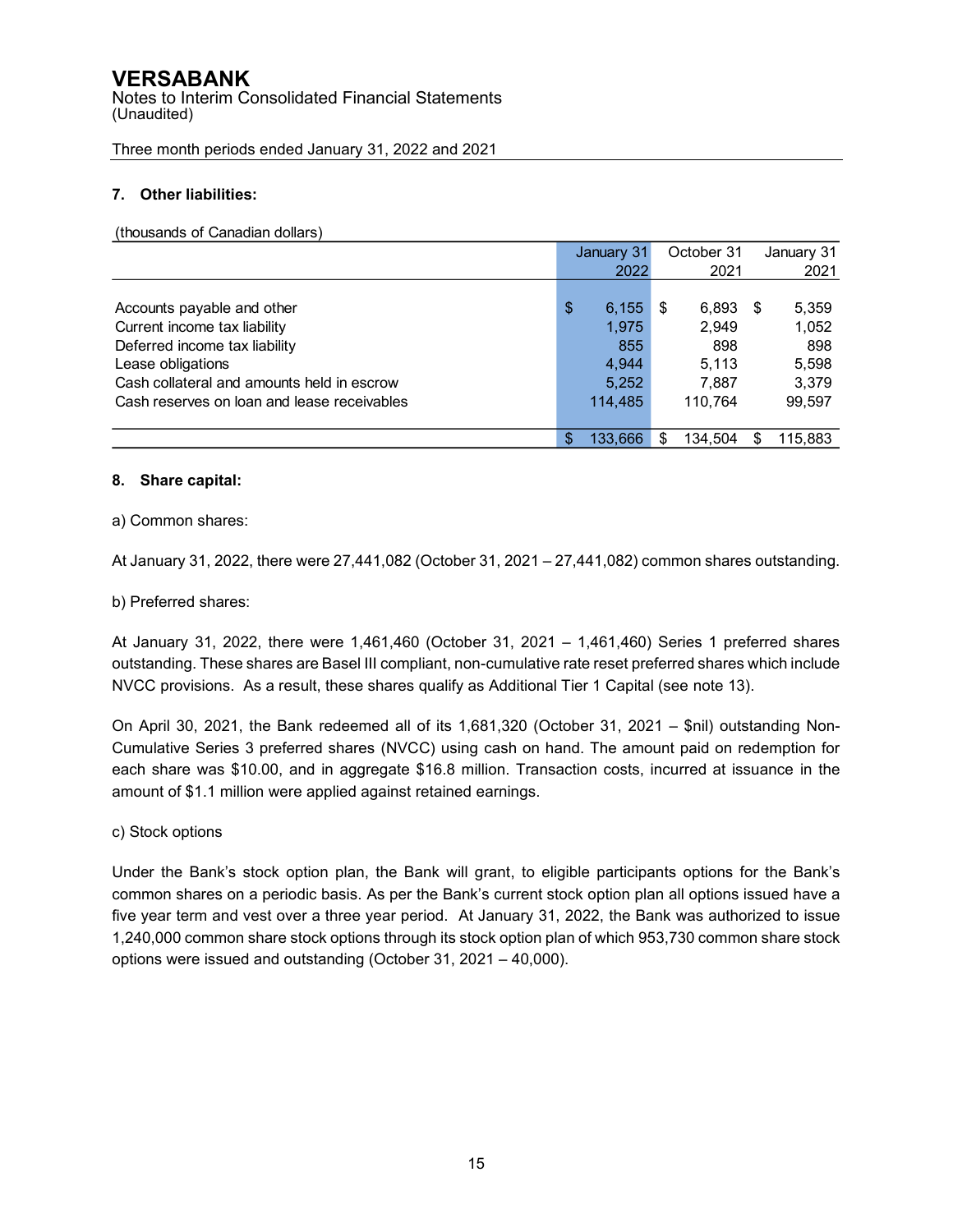Notes to Interim Consolidated Financial Statements (Unaudited)

Three month periods ended January 31, 2022 and 2021

|                                  | for the three months ended |                        |                  |    |                        |  |  |  |  |  |
|----------------------------------|----------------------------|------------------------|------------------|----|------------------------|--|--|--|--|--|
|                                  |                            | January 31, 2022       | January 31, 2021 |    |                        |  |  |  |  |  |
|                                  |                            | Weighted               |                  |    | Weighted               |  |  |  |  |  |
|                                  | Number of                  | average                | Number of        |    | average                |  |  |  |  |  |
|                                  |                            | options exercise price |                  |    | options exercise price |  |  |  |  |  |
|                                  |                            |                        |                  |    |                        |  |  |  |  |  |
| Outstanding, beginning of period | 40.000                     | 7.00<br>- \$           | 42,017           | \$ | 10.73                  |  |  |  |  |  |
| Granted                          | 913,730                    | 15.90                  |                  |    |                        |  |  |  |  |  |
| Exercised                        |                            |                        |                  |    |                        |  |  |  |  |  |
| Forfeited/cancelled              |                            |                        |                  |    |                        |  |  |  |  |  |
| Expired                          |                            |                        |                  |    |                        |  |  |  |  |  |
|                                  |                            |                        |                  |    |                        |  |  |  |  |  |
| Outstanding, end of period       | 953,730                    | 15.53<br>S             | 42,017           | £. | 10.73                  |  |  |  |  |  |

Stock option transactions during the three month periods ended January 31, 2022 and 2021:

For the three month period ended January 31, 2022, the Bank recognized \$196,000 (January 31, 2021 - \$nil) in compensation expense related to the estimated fair value of options granted. The fair value of the 913,730 stock options granted during the period ended January 31, 2022, was estimated at the grant date using the Black-Scholes valuation model and the following input assumptions: risk-free rate of 1.26%, expected option life of 3.5 years, expected volatility of 29.5%, expected annual dividends of 0.64% and a forfeiture rate of 2.0%. The fair value of each stock option granted was estimated at \$3.10 per share.

As at January 31, 2022, 40,000 common share stock options were fully vested and exercisable at \$7.00 per share and expire in October 2023.

# **9. Income tax provision:**

Income tax provision for the three months ended January 31, 2022 was \$2.1 million (January 31, 2021 - \$2.0 million). The Bank's combined statutory federal and provincial income tax rate is approximately 27% (2021 – 27%). The effective rate is affected by certain items not being taxable or deductible for income tax purposes.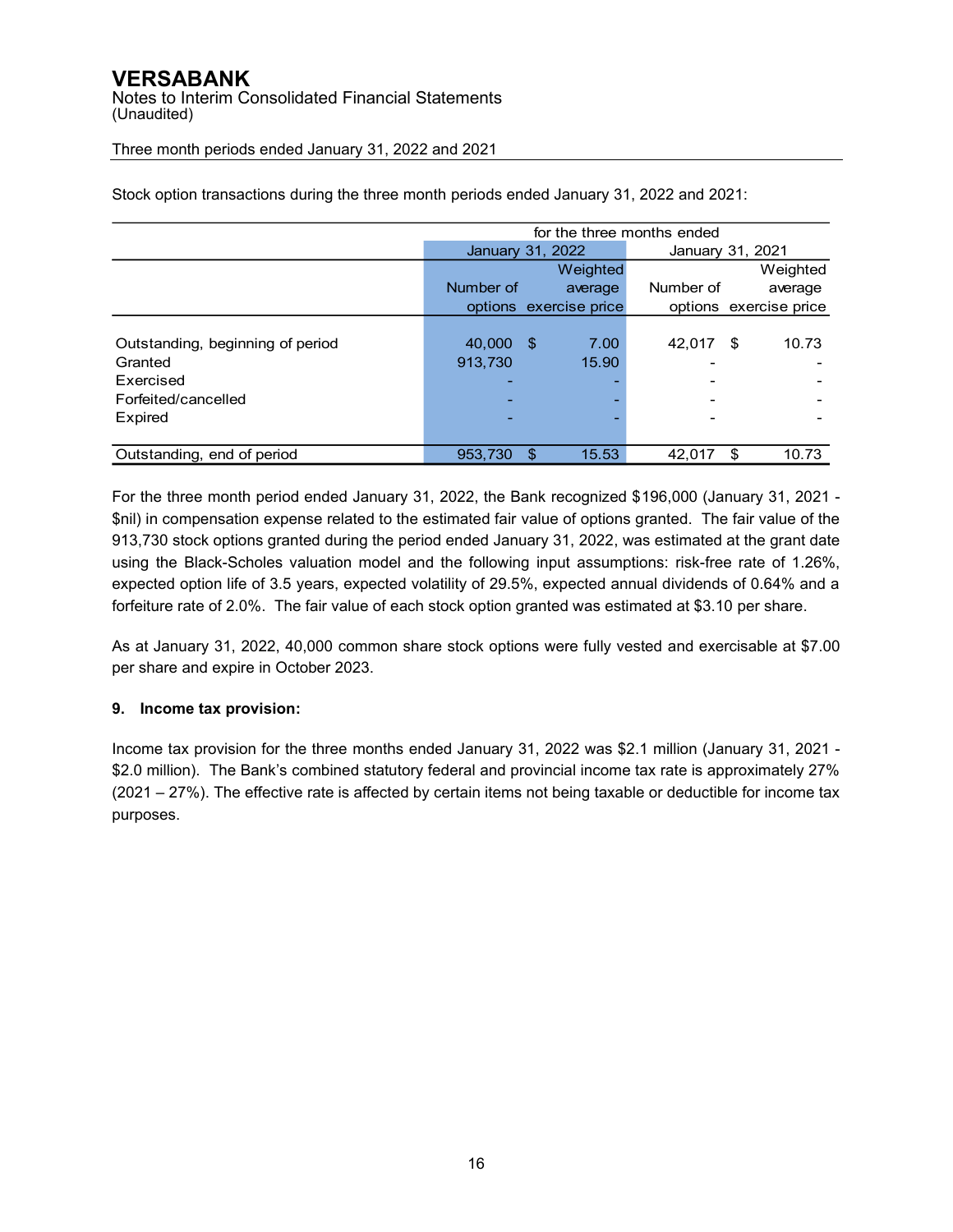Notes to Interim Consolidated Financial Statements (Unaudited)

Three month periods ended January 31, 2022 and 2021

## **10. Income per common share:**

#### (thousands of Canadian dollars)

|                                             |            | for the three months ended |      |            |  |  |  |
|---------------------------------------------|------------|----------------------------|------|------------|--|--|--|
|                                             |            | January 31                 |      | January 31 |  |  |  |
|                                             |            | 2022                       |      | 2021       |  |  |  |
|                                             |            |                            |      |            |  |  |  |
| Net income                                  | \$         | 5,566                      | - \$ | 5,290      |  |  |  |
| Less: dividends on preferred shares         |            | (247)                      |      | (542)      |  |  |  |
|                                             |            | 5,319                      |      | 4,748      |  |  |  |
|                                             |            |                            |      |            |  |  |  |
| Average number of common shares outstanding | 27,441,082 |                            |      | 21,123,559 |  |  |  |
|                                             |            |                            |      |            |  |  |  |
| Income per common share:                    | \$         | 0.19                       | \$.  | 0.22       |  |  |  |

The Series 1 NVCC preferred shares are contingently issuable shares and would only have a dilutive impact upon issuance.

# **11. Commitments and contingencies:**

The amount of credit related commitments represents the maximum amount of additional credit that the Bank could be obligated to extend.

#### (thousands of Canadian dollars)

|                                       |   | January 31        |      | October 31           |     | January 31        |
|---------------------------------------|---|-------------------|------|----------------------|-----|-------------------|
|                                       |   | 2022              | 2021 |                      |     | 2021              |
| Loan commitments<br>Letters of credit | S | 315,764<br>51,131 | \$   | 296,248 \$<br>46,462 |     | 270,687<br>48,290 |
|                                       | S | 366,895           | \$   | 342,710              | \$. | 318,977           |

## **12. Related party transactions:**

The Bank's Board of Directors and Senior Executive Officers represent key management personnel and are related parties. At January 31, 2022, amounts due from these related parties totalled \$1.4 million (January 31, 2021 - \$1.4 million) and an amount due from a corporation controlled by key management personnel totalled \$2.4 million (January 31, 2021 - \$2.4 million). The interest rates charged on loans and advances to related parties are based on mutually agreed upon terms. Interest income earned on the above loans for the three months ended January 31, 2022 was \$24,000 (January 31, 2021 - \$17,000). There were no specific provisions for credit losses associated with loans issued to key management personnel (January 31, 2021 - \$nil), and all loans issued to key management personnel were current as at January 31, 2022.

\$500,000 of the Bank's \$5.0 million subordinated notes payable, issued in March 2019, are held by a related party (note 6).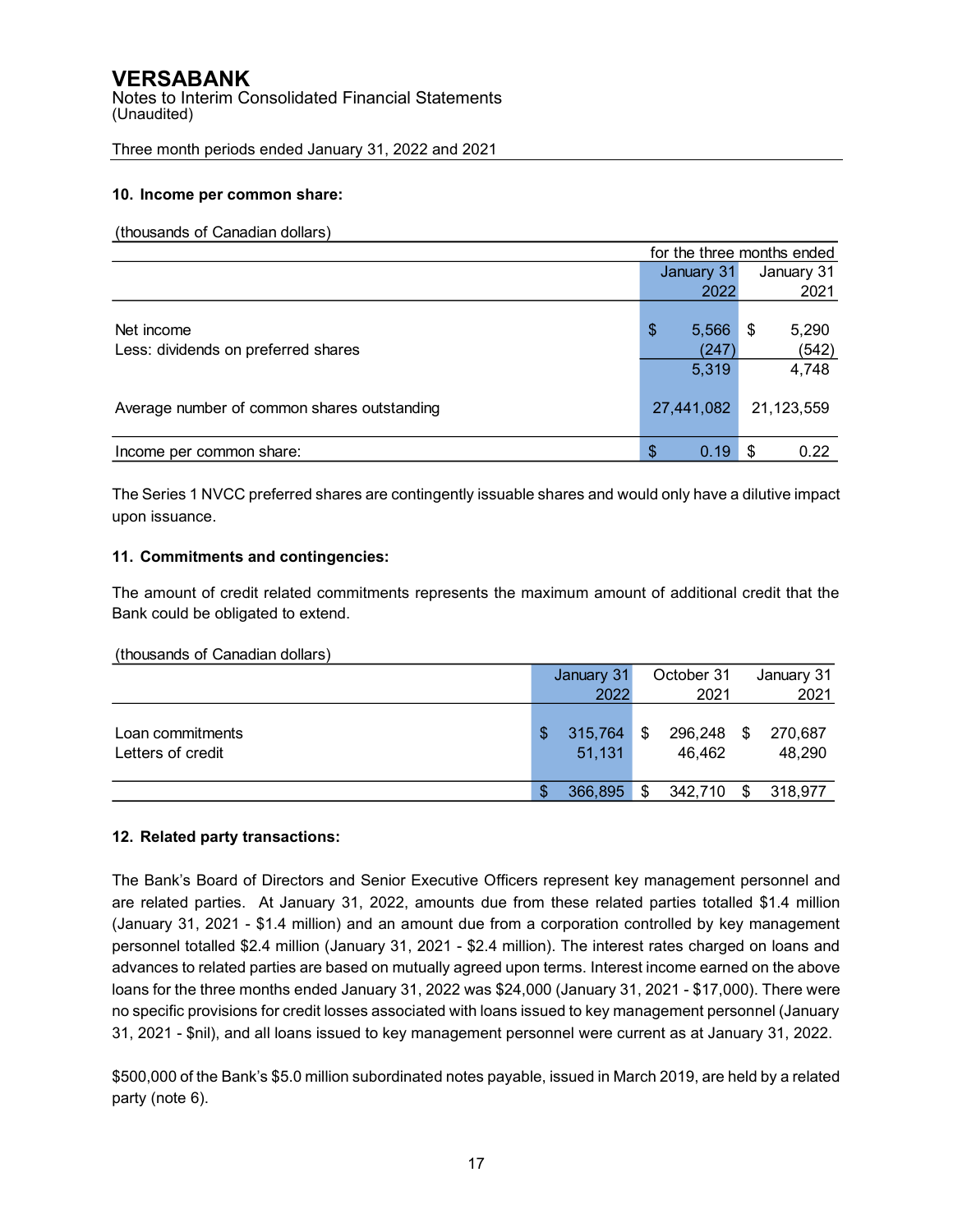## **13. Capital management:**

## a) Overview:

The Bank's policy is to maintain a strong capital base so as to retain investor, creditor and market confidence as well as to support the future growth and development of the business. The impact of the level of capital held on shareholders' return is an important consideration and the Bank recognizes the need to maintain a balance between the higher returns that may be possible with greater leverage and the advantages and security that may be afforded by a more robust capital position.

OSFI sets and monitors capital requirements for the Bank. Capital is managed in accordance with policies and plans that are regularly reviewed and approved by the Board of Directors and that take into account, amongst other items, forecasted capital requirements and current and anticipated financial market conditions.

The goal is to maintain adequate regulatory capital for the Bank to be considered well capitalized, protect consumer deposits and provide capacity to support organic growth as well as to capitalize on strategic opportunities that do not otherwise require accessing the public capital markets, all the while providing a satisfactory return to shareholders. The Bank's regulatory capital is comprised of share capital, retained earnings and unrealized gains and losses on fair value through other comprehensive income securities (Common Equity Tier 1 capital), preferred shares (Additional Tier 1 capital) and subordinated notes (Tier 2 capital).

The Bank monitors its capital adequacy and related capital ratios on a daily basis and has policies setting internal targets and thresholds for its capital ratios. These capital ratios consist of the leverage ratio and the risk-based capital ratios.

The Bank makes use of the Standardized Approach for credit risk as prescribed by OSFI, and therefore, may include eligible ECL allowance amounts in its Tier 2 capital, up to a maximum of 1.25% of its credit risk-weighted assets calculated under the Standardized Approach. Further to this, and as a result of the onset of COVID-19 and the economic uncertainty precipitated by same, OSFI introduced guidance over the course of the second quarter of fiscal 2020 that set out transitional arrangements pertaining to the capital treatment of expected credit loss provisioning which allows for a portion of eligible ECL allowance amounts to be included in CET1 capital, on a transitional basis, over the course of the period ranging between 2020 and 2022 inclusive. The portion of the Bank's ECL allowance that is eligible for inclusion in CET1 capital is calculated as the increase in the sum of Stage 1 and Stage 2 ECL allowance amounts estimated in the current period relative to the sum of Stage 1 and Stage 2 ECL allowance amounts estimated for the baseline period, which has been designated by OSFI to be the three months ended January 31, 2020, adjusted for tax effects and multiplied by a scaling factor. The scaling factor was set by OSFI at 70% for fiscal 2020, 50% for fiscal 2021 and 25% for fiscal 2022. The impact of the capital treatment of expected credit loss provisioning on the Bank's capital levels and associated capital ratios is presented in the table below.

During the period ended January 31, 2022, there were no material changes in the Bank's management of capital.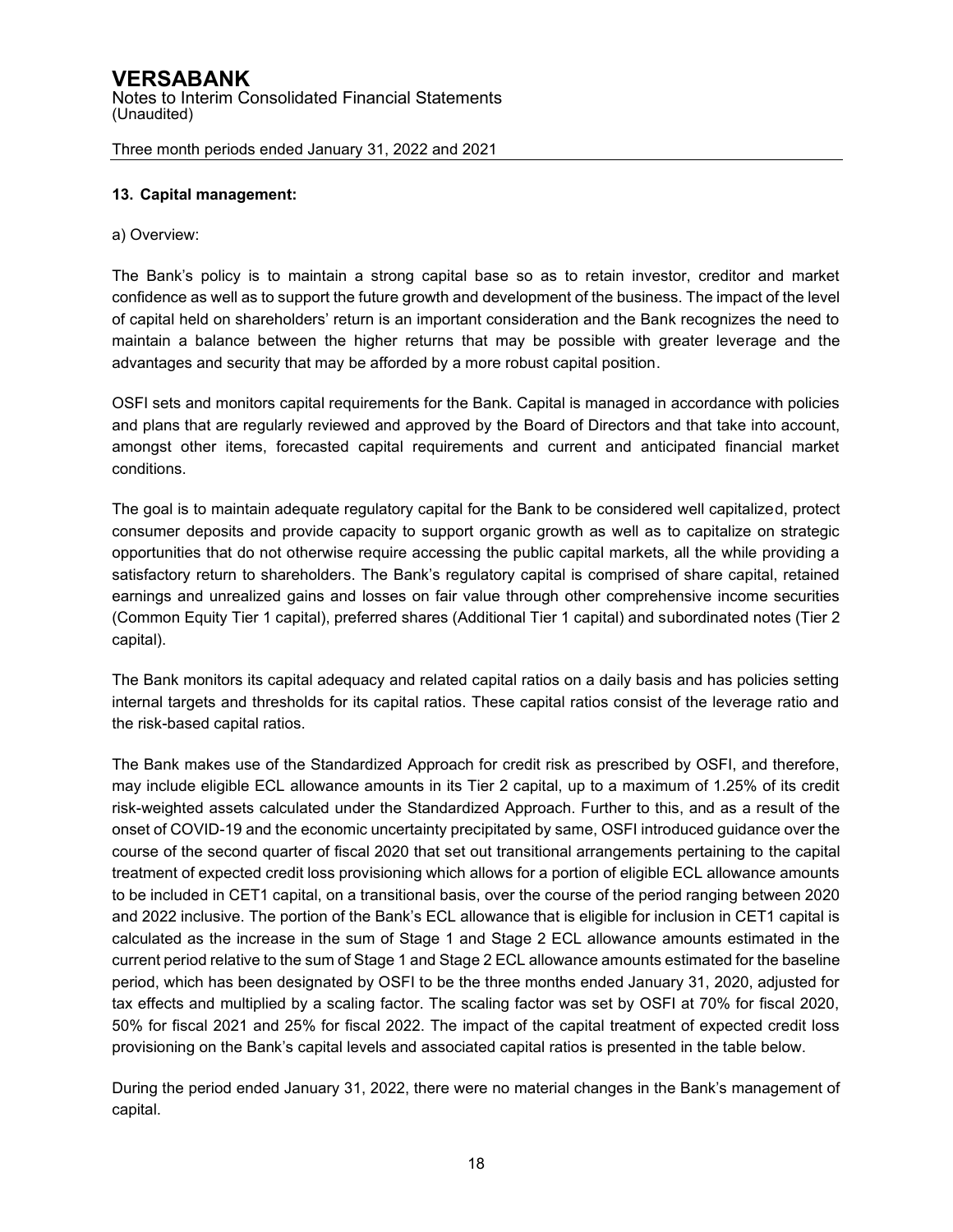# b) Risk-Based Capital Ratios:

The Basel Committee on Banking Supervision has published the Basel III rules on capital adequacy and liquidity ("Basel III"). OSFI requires that all Canadian banks must comply with the Basel III standards on an "all-in" basis for the purpose of determining their risk-based capital ratios. Required minimum regulatory capital ratios are a 7.0% Common Equity Tier 1 capital ratio ("CET1"), an 8.5% Tier 1 capital ratio and a 10.5% total capital ratio, all of which include a 2.50% capital conservation buffer.

OSFI also requires banks to measure capital adequacy in accordance with guidelines for determining risk adjusted capital and risk-weighted assets including off-balance sheet credit instruments as specified in the Basel III regulations. Based on the deemed credit risk for each type of asset, both on and off balance sheet assets of the Bank are assigned a weighting ranging between 0% to 150% to determine the Bank's risk weighted equivalent assets and its risk-based capital ratios.

The Bank's risk-based capital ratios are calculated as follows:

|                                                          |                | January 31     | October 31    |
|----------------------------------------------------------|----------------|----------------|---------------|
|                                                          |                | 2022           | 2021          |
|                                                          |                | "Transitional" |               |
|                                                          |                | & "All in"     | "All in"      |
|                                                          |                |                |               |
| Common Equity Tier 1 (CET1) capital                      |                |                |               |
| Directly issued qualifying common share capital          | $\mathfrak{L}$ | 228,015        | \$<br>227,819 |
| Retained earnings                                        |                | 95,276         | 90,644        |
| Accumulated other comprehensive income                   |                | 13             | (4)           |
| CET1 before regulatory adjustments                       |                | 323,304        | 318,459       |
| Regulatory adjustments applied to CET1                   |                | (12, 479)      | (12, 751)     |
| Common Equity Tier 1 capital                             | \$             | 310,825        | \$<br>305,708 |
|                                                          |                |                |               |
| Additional Tier 1 capital                                |                |                |               |
| Directly issued qualifying Additional Tier 1 instruments | \$             | 13,647         | \$<br>13,647  |
| Total Tier 1 capital                                     | \$             | 324,472        | \$<br>319,355 |
|                                                          |                |                |               |
| Tier 2 capital                                           |                |                |               |
| Directly issued Tier 2 capital instruments               | \$             | 100,310        | \$<br>97,910  |
| Tier 2 capital before regulatory adjustments             |                | 100,310        | 97,910        |
| Eligible stage 1 and stage 2 allowance                   |                | 1.455          | 1,453         |
| Total Tier 2 capital                                     | \$             | 101,765        | \$<br>99,363  |
| Total regulatory capital                                 | \$             | 426,237        | \$<br>418,718 |
| Total risk-weighted assets                               | \$             | 2,095,335      | \$2,013,544   |
| Capital ratios                                           |                |                |               |
| CET1 capital ratio                                       |                | 14.83%         | 15.18%        |
| Tier 1 capital ratio                                     |                | 15.49%         | 15.86%        |
| Total capital ratio                                      |                | 20.34%         | 20.80%        |

(thousands of Canadian dollars)

As at January 31, 2022 and October 31, 2021, the Bank exceeded all of the minimum Basel III regulatory capital requirements prescribed by OSFI.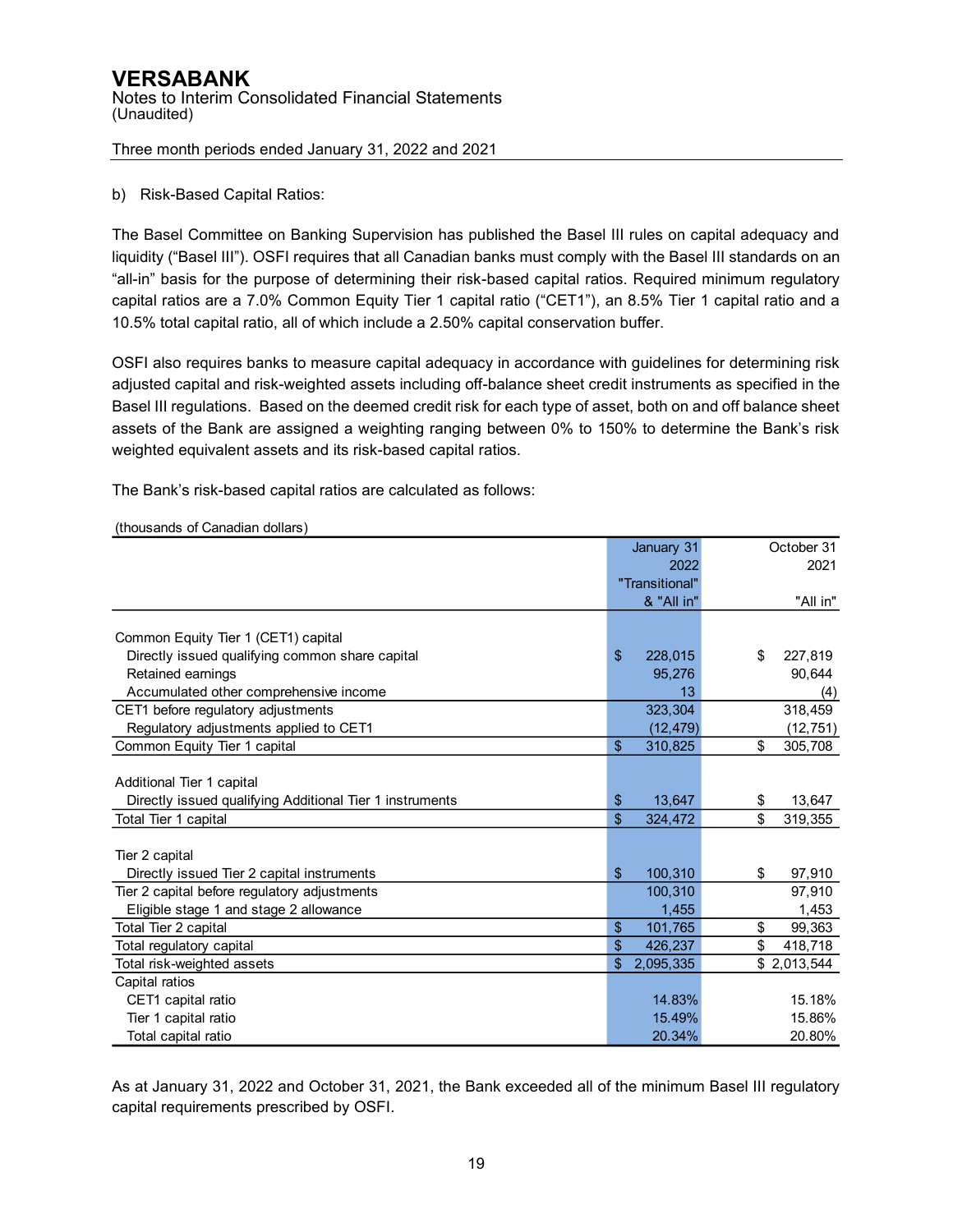#### c) Leverage Ratio:

The leverage ratio, which is prescribed under the Basel III Accord, is a supplementary measure to the riskbased capital requirements and is defined as the ratio of Tier 1 capital to the Bank's total exposures. The Basel III minimum leverage ratio is 3.0%. The Bank's leverage ratio is calculated as follows:

#### (thousands of Canadian dollars)

|                                                           | January 31     | October 31    |
|-----------------------------------------------------------|----------------|---------------|
|                                                           | 2022           | 2021          |
|                                                           | "Transitional" |               |
|                                                           | & "All in"     | "All in"      |
|                                                           |                |               |
| On-balance sheet assets                                   | \$2,415,346    | \$2,415,086   |
| Assets amounts adjusted in determining the Basel III      |                |               |
| Tier 1 capital                                            | (12, 479)      | (12, 751)     |
| Total on-balance sheet exposures                          | 2,402,867      | 2,402,335     |
|                                                           |                |               |
| Total off-balance sheet exposure at gross notional amount | \$<br>366,895  | 342,710<br>\$ |
| Adjustments for conversion to credit equivalent amount    | (212, 919)     | (210, 065)    |
| Total off-balance sheet exposures                         | 153,976        | 132,645       |
|                                                           |                |               |
| Tier 1 capital                                            | 324,472        | 319,355       |
| Total exposures                                           | 2,556,843      | 2,534,980     |
|                                                           |                |               |
| Leverage ratio                                            | 12.69%         | 12.60%        |

As at January 31, 2022 and October 31, 2021, the Bank was in compliance with the leverage ratio prescribed by OSFI.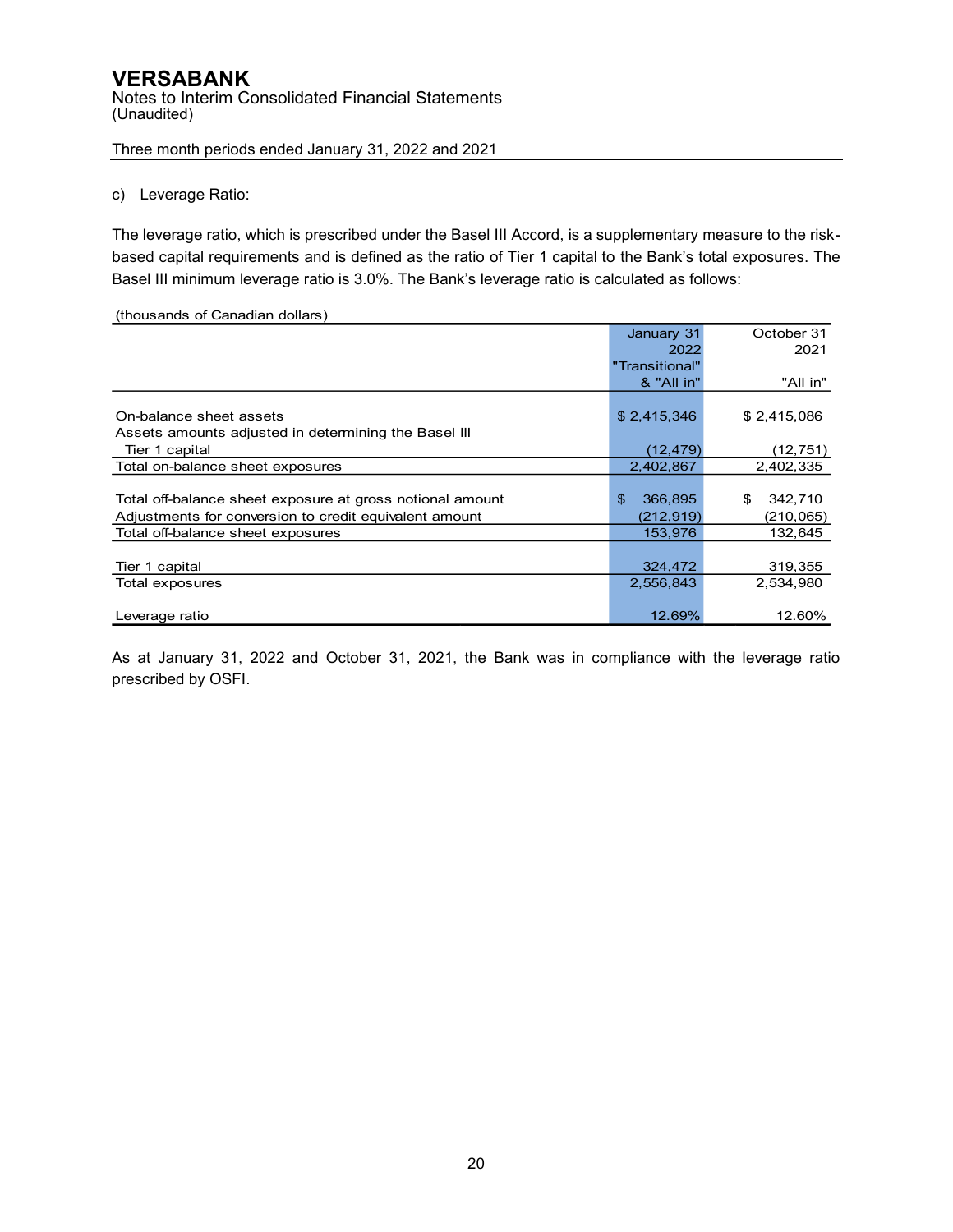#### **14. Interest rate risk position:**

The Bank is subject to interest rate risk which is the risk that a movement in interest rates could negatively impact net interest margin, net interest income and the economic value of assets, liabilities and shareholders' equity. The following table provides the duration difference between the Bank's assets and liabilities and the potential after-tax impact of a 100 basis point shift in interest rates on the Bank's earnings during a 12 month period as well as the potential after-tax impact of a 100 basis point shift in interest rates on the Bank's shareholders' equity over a 60 month period if no remedial actions are taken.

|                                        |                        | January 31, 2022 |          |          | October 31, 2021 |           |          |         |  |  |
|----------------------------------------|------------------------|------------------|----------|----------|------------------|-----------|----------|---------|--|--|
|                                        |                        | Increase         | Decrease |          | Increase         |           | Decrease |         |  |  |
|                                        | $100$ bps<br>$100$ bps |                  |          |          | $100$ bps        | $100$ bps |          |         |  |  |
| Increase (decrease):                   |                        |                  |          |          |                  |           |          |         |  |  |
| Impact on projected net interest       |                        |                  |          |          |                  |           |          |         |  |  |
| income during a 12 month period        | \$                     | $3,951$ \$       |          | (3,951)  | \$               | 4,147     | S.       | (3,220) |  |  |
| Impact on reported equity              |                        |                  |          |          |                  |           |          |         |  |  |
| during a 60 month period               | \$                     | 717              |          | (1, 196) | \$               | 1,603     | \$       | (1,586) |  |  |
|                                        |                        |                  |          |          |                  |           |          |         |  |  |
| Duration difference between assets and |                        |                  |          |          |                  |           |          |         |  |  |
| liabilities (months)                   |                        | 2.0              |          |          |                  | 2.3       |          |         |  |  |

#### **15. Fair Value of Financial Instruments:**

Fair values are based on management's best estimates of market conditions and valuation policies at a certain point in time. The estimates are subjective and involve particular assumptions and matters of judgement and as such, may not be reflective of future fair values. The Bank's loans and deposits lack an available market as they are not typically exchanged and, therefore, the book value of these instruments are not necessarily representative of amounts realizable upon immediate settlement. See note 19 of the October 31, 2021 audited Consolidated Financial Statements for more information on fair values.

#### (thousands of Canadian dollars)

| As at                                                                 |                                     | <b>January 31, 2022</b>                         | October 31, 2021                    |                                     |  |  |  |
|-----------------------------------------------------------------------|-------------------------------------|-------------------------------------------------|-------------------------------------|-------------------------------------|--|--|--|
| (thousands of Canadian dollars)                                       | <b>Book</b><br>Value                | Fair<br>Value                                   | <b>Book</b><br>Value                | Fair<br>Value                       |  |  |  |
| Assets                                                                |                                     |                                                 |                                     |                                     |  |  |  |
| Cash and cash equivalents<br>Loans<br>Other financial assets          | \$<br>155,239<br>2,215,638<br>3,891 | $\mathfrak{S}$<br>155,239<br>2,231,040<br>3,891 | 271,523<br>\$<br>2,103,050<br>3,596 | 271,523<br>\$<br>2,118,636<br>3,596 |  |  |  |
| Liabilities                                                           |                                     |                                                 |                                     |                                     |  |  |  |
| Deposits<br>Subordinated notes payable<br>Other financial liabilities | \$1,847,003<br>97.726<br>130,836    | \$1,830,923<br>100.310<br>130,836               | \$1,853,204<br>95.272<br>130,657    | \$1,860,332<br>97,910<br>130,657    |  |  |  |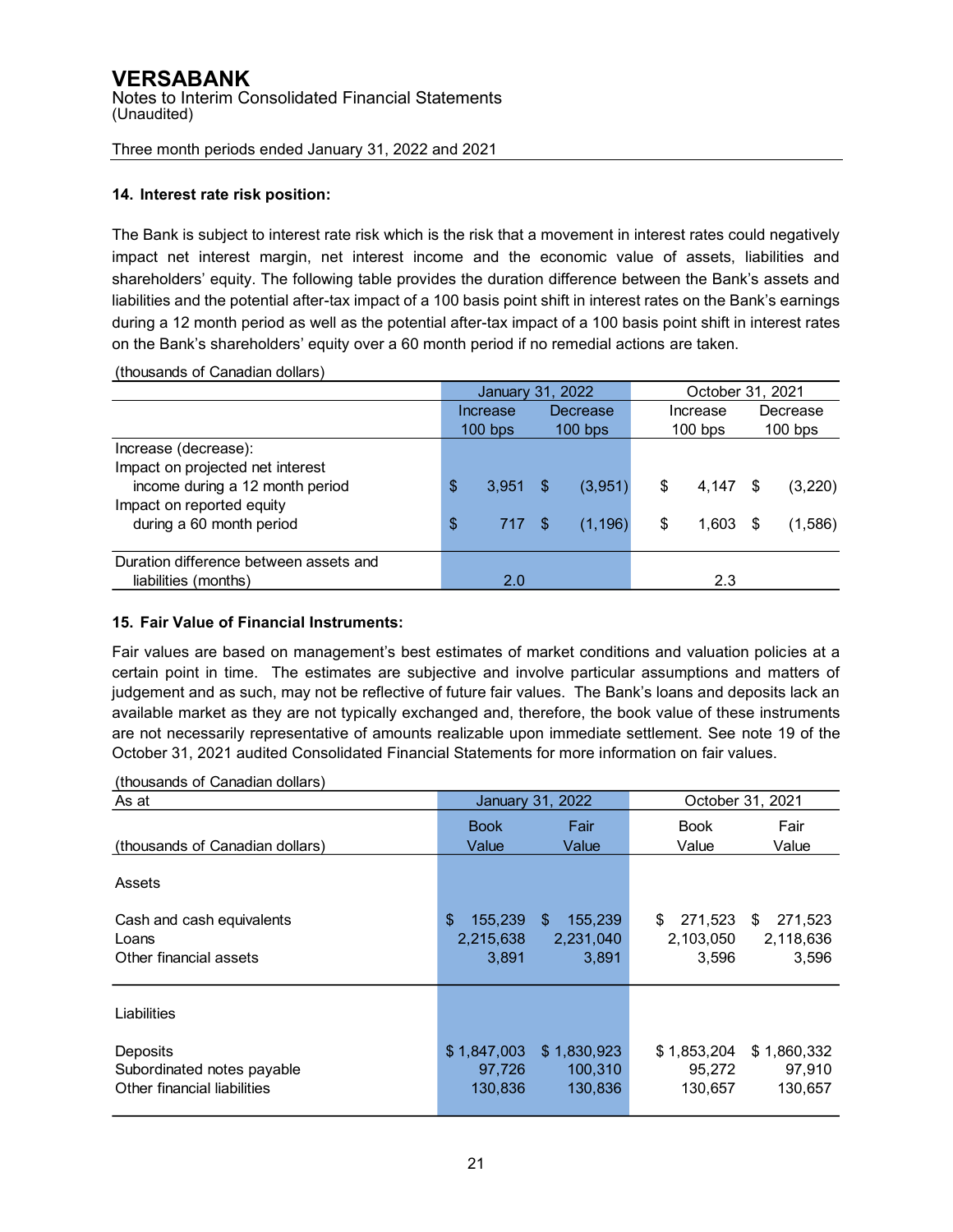## **16. Operating Segmentation:**

The Bank has established two reportable operating segments, those being Banking and Cybersecurity Services. The two operating segments are strategic business operations providing distinct products and services to different markets and are separately managed as a function of the distinction in the nature of the business of the two operating segments. The following summarizes the operations of each of the reportable segments:

*Banking* – The Bank employs a business-to-business model using its proprietary financial technology to address underserved segments of the Canadian banking market. VersaBank obtains its deposits and provides the majority of its loans and leases electronically, with innovative deposit and lending solutions for financial intermediaries that allow them to excel in their core businesses.

*Cybersecurity Services* - Leveraging its internally developed IT security software and capabilities, VersaBank established a wholly-owned subsidiary, DRT Cyber Inc. ("DRTC"), to pursue significant largemarket opportunities in cybersecurity and develop innovative solutions to address the rapidly growing volume of cyber threats challenging financial institutions, multi-national corporations and government entities.

The basis for the determination of the reportable segments is a function primarily of the systematic, consistent process employed by our chief operating decision maker, the Chief Executive Officer, and the Chief Financial Officer in reviewing and interpreting the operations and performance of each segment. The accounting policies applied to these segments are consistent with those employed in the preparation of our consolidated financial statements, as disclosed in Note 3 of the Bank's 2021 audited Consolidated Financial Statements.

Performance is measured based on segment net income, as included in the Bank's internal management reporting. Management has determined that this measure is the most relevant in evaluating segment results and in the allocation of resources. Information regarding the results of each reportable operating segment is as follows:

| for the three months ended                |                |                | January 31, 2022              |                          |              | January 31, 2021 |            |                   |    |                                |              |
|-------------------------------------------|----------------|----------------|-------------------------------|--------------------------|--------------|------------------|------------|-------------------|----|--------------------------------|--------------|
|                                           |                | Banking        | Cybersecurity                 | <b>Eliminations</b>      | Consolidated |                  | Banking    | Cybersecurity     |    | Eliminations                   | Consolidated |
|                                           |                |                |                               | and Adjustments          |              |                  |            |                   |    | and Adjustments                |              |
| Net interest income                       | $\mathsf{s}$   | 16,885 \$      | $\sim$                        | \$<br>$\mathbf{s}$<br>۰. | 16,885 \$    |                  | 14,374 \$  | ٠                 | \$ | \$<br>$\overline{\phantom{a}}$ | 14,374       |
| Non-interest income                       |                |                | 1,422                         | (41)                     | 1,381        |                  | (17)       | 1,093             |    | (28)                           | 1,048        |
| Total revenue                             |                | 16,885         | 1,422                         | (41)                     | 18,266       |                  | 14,357     | 1,093             |    | (28)                           | 15,422       |
| Provision for (recovery of) credit losses |                | $\overline{2}$ |                               |                          |              |                  | 57         |                   |    |                                | 57           |
|                                           |                | 16,883         | 1,422                         | (41)                     | 18,264       |                  | 14,300     | 1,093             |    | (28)                           | 15,365       |
| Non-interest expenses:                    |                |                |                               |                          |              |                  |            |                   |    |                                |              |
| Salaries and benefits                     |                | 5,440          | 643                           |                          | 6,083        |                  | 4,698      | 332               |    |                                | 5,030        |
| General and administrative                |                | 3,482          | 183                           | (41)                     | 3,624        |                  | 2,062      | 305               |    | (28)                           | 2,339        |
| Premises and equipment                    |                | 582            | 347                           |                          | 929          |                  | 570        | 148               |    |                                | 718          |
|                                           |                | 9,504          | 1,173                         | (41)                     | 10,636       |                  | 7,330      | 785               |    | (28)                           | 8,087        |
| Income before income taxes                |                | 7,379          | 249                           |                          | 7,628        |                  | 6,970      | 308               |    |                                | 7,278        |
| Income tax provision                      |                | 1,961          | 101                           |                          | 2,062        |                  | 1,853      | 135               |    |                                | 1,988        |
| Net income                                | \$.            | $5,418$ \$     | 148 \$                        | $-$ \$                   | 5,566        | - \$             | $5,117$ \$ | 173 \$            |    | - \$<br>$\sim$                 | 5,290        |
| <b>Total assets</b>                       | $\mathfrak{L}$ | 2,412,167 \$   | 23.767 \$                     | (20, 588)<br>- \$        | 2,415,346 \$ |                  | 2,041,784  | 20.612 \$<br>- \$ |    | $(17, 420)$ \$                 | 2,044,976    |
|                                           |                |                |                               |                          |              |                  |            |                   |    |                                |              |
| <b>Total liabilities</b>                  | $\mathfrak{s}$ | 2,072,691      | $25,147$ \$<br>$\mathfrak{L}$ | (19, 443)<br>-S          | 2,078,395    | - \$             | 1,781,121  | 20,622<br>- \$    | -S | $(16, 275)$ \$                 | 1,785,468    |

(thousands of Canadian dollars)

While the Bank has operations in the US, primarily through its DRTC operations, substantially all of the Bank's earnings and assets are based in Canada.